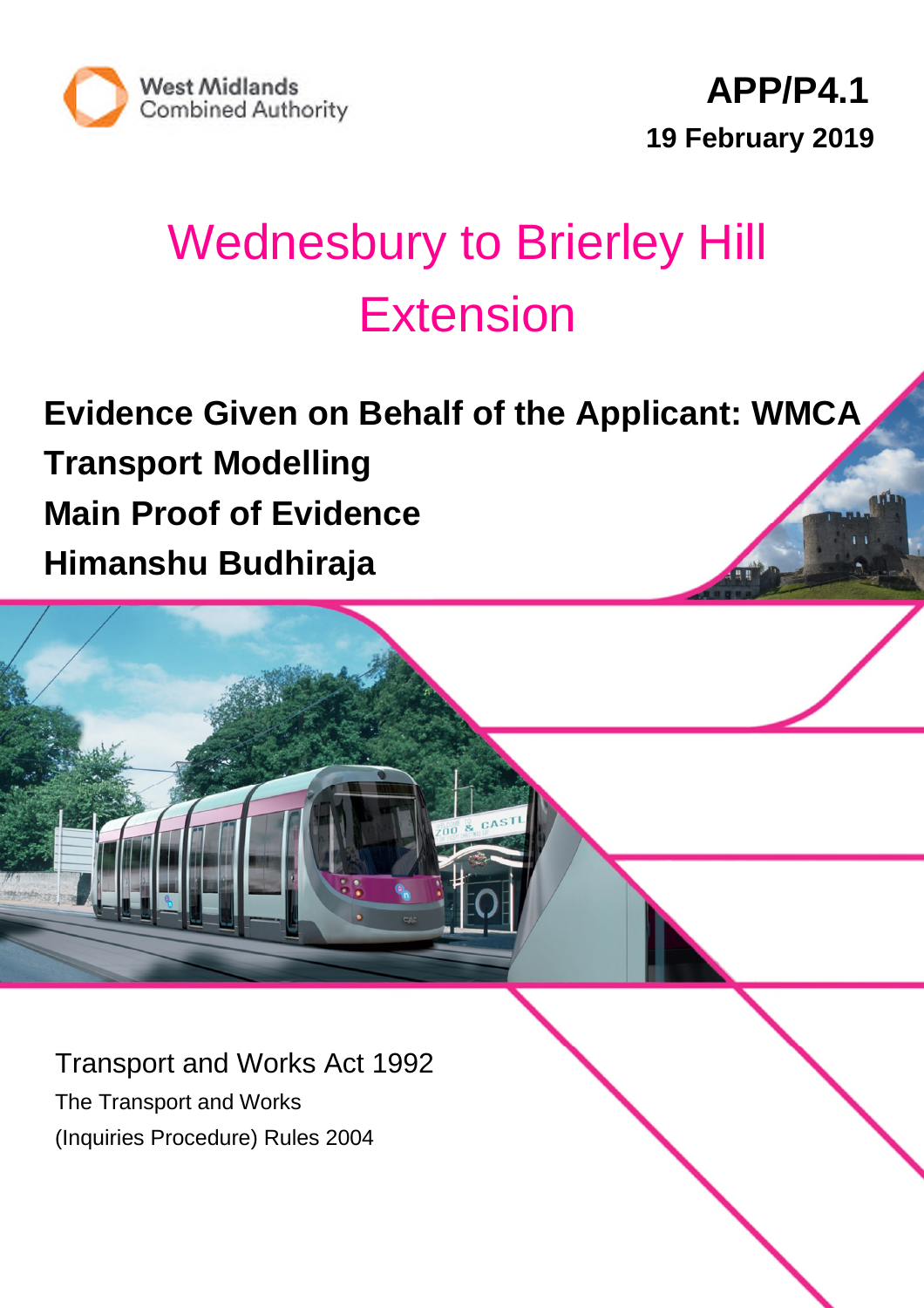#### **1. Introduction**

#### **Qualifications and Experience**

- 1.1. My name is Himanshu Budhiraja. I am a Divisional Director with Pell Frischmann, a consultancy firm specialising in planning, design, engineering, and construction services for public and private sector clients. Our transportation practice provides the full range of specialist transportation services including traffic engineering, transport modelling, development of business cases, appraisal and evaluation of scheme impacts and transport policy and strategy advice to both public and private sector clients.
- 1.2. I am also the Discipline lead for Transportation within the Midland Metro Alliance (MMA), and in that role I am the Director responsible for the work undertaken in developing the microsimulation traffic model (VISSIM) for the Wednesbury to Brierly Hill Extension (WBHE). This suite of transport models have been used to understand the impact of the operation of the proposed WBHE on the highway network in the vicinity of the Merry Hill Shopping Centre which is owned by Intu (referred to as 'Intu Merry Hill').
- 1.3. Additionally, I have also been the director responsible for the work undertaken to update the transport models that were developed to assess the junction capacities at the junctions that the Metro passes through. I am familiar with the tram route and the objectives of the Metro project.
- 1.4. I have an M.Sc. in Transport Planning and Traffic Engineering from the Institute of Transport Studies, University of Leeds and a Master in Planning (Transport Planning). I have been a Member of Chartered Institution of Highways and Transportation since 2005.
- 1.5. I have worked for engineering consultancies in the UK and abroad since 1999. My experience in the UK includes working for the transportation services business of several companies, including Atkins, Jacobs, WSP and Pell Frischmann, and working in Local Government organisations, including Transport for West Midlands (formerly Centro).
- 1.6. During my career, I have worked on the planning, development and implementation of a number major transportation schemes and programmes.

#### **Scope**

1.7. My evidence covers the background of the overall transport modelling undertaken to understand the impacts of the operation of the WBHE on local road network. It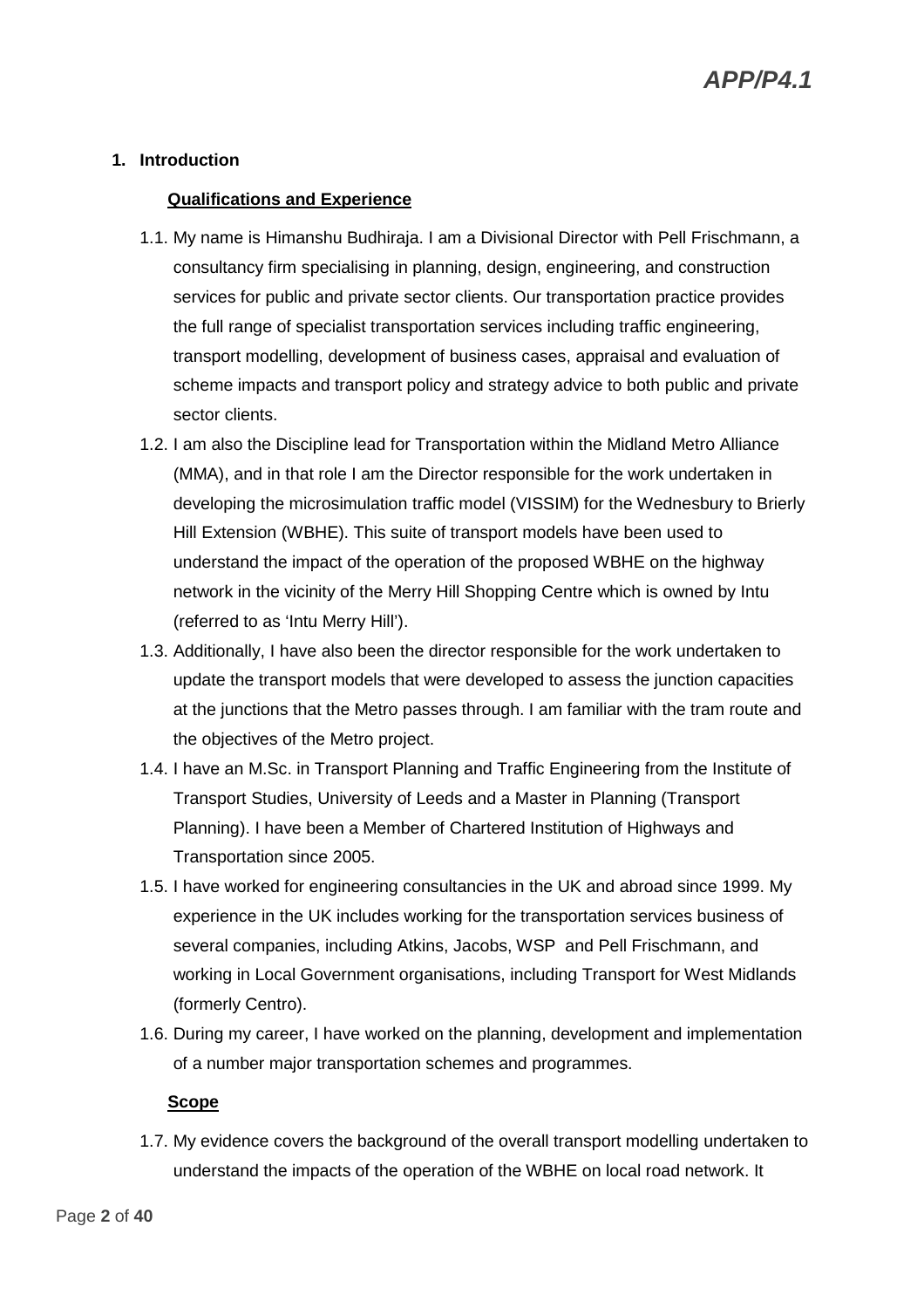summarises the impacts of WBHE on Merry Hill Shopping Centre, on Churchill Shopping Centre in Dudley and on the rest of the local road network where WBHE interacts with the highway.

- 1.8. I deal in my evidence with the following matters in the Statement of Matters **[GEN/3]** issued by the Secretary of State for Transport, being the matters about which the Secretary of State particularly wishes to be informed for the purposes of his consideration of these applications.
	- Matter 4(a) the impacts on access to and within the area, including the effects on local road networks, access to businesses and car parks, and access by emergency vehicles; and
	- Matter 4(c) the impacts on members of the general public, including users of the Churchill Shopping Centre in Dudley and the Merry Hill Shopping Centre in Brierley Hill.

With regards to the above matters my evidence covers the impact of the operation of WBHE on the local road networks where the proposed WBHE interacts with the highway, including its impact on Churchill Shopping Centre in Dudley and the Merry Hill Shopping Centre in Brierley Hill. My colleague Mr. Ian Collins has covered specific impacts related to access (to business, car parks and emergency vehicles) and construction in his evidence **[APP/P3.1]**.

- 1.9. This evidence addresses the following remaining objections:
	- OBJ/07 Jessops Europe Limited
	- OBJ/10 Intu
	- OBJ/11 Waterstones Ltd
	- OBJ/15 MFG
	- OBJ/20 and OBJ/20/W1 McDonalds
	- OBJ/21 Argos Ltd
	- OBJ/22 and OBJ/W.1.1-1.4 TJX UK
- 1.10. Final summary and conclusions can be found in Section 8.

#### **Witness Declaration**

1.11. The evidence I shall give is true, given in good faith and represents my professional opinion regarding the merits of the Proposed Order and I have carried out my assessment in accordance with the Code of Professional Conduct of the Chartered Institution of Highways and Transportation.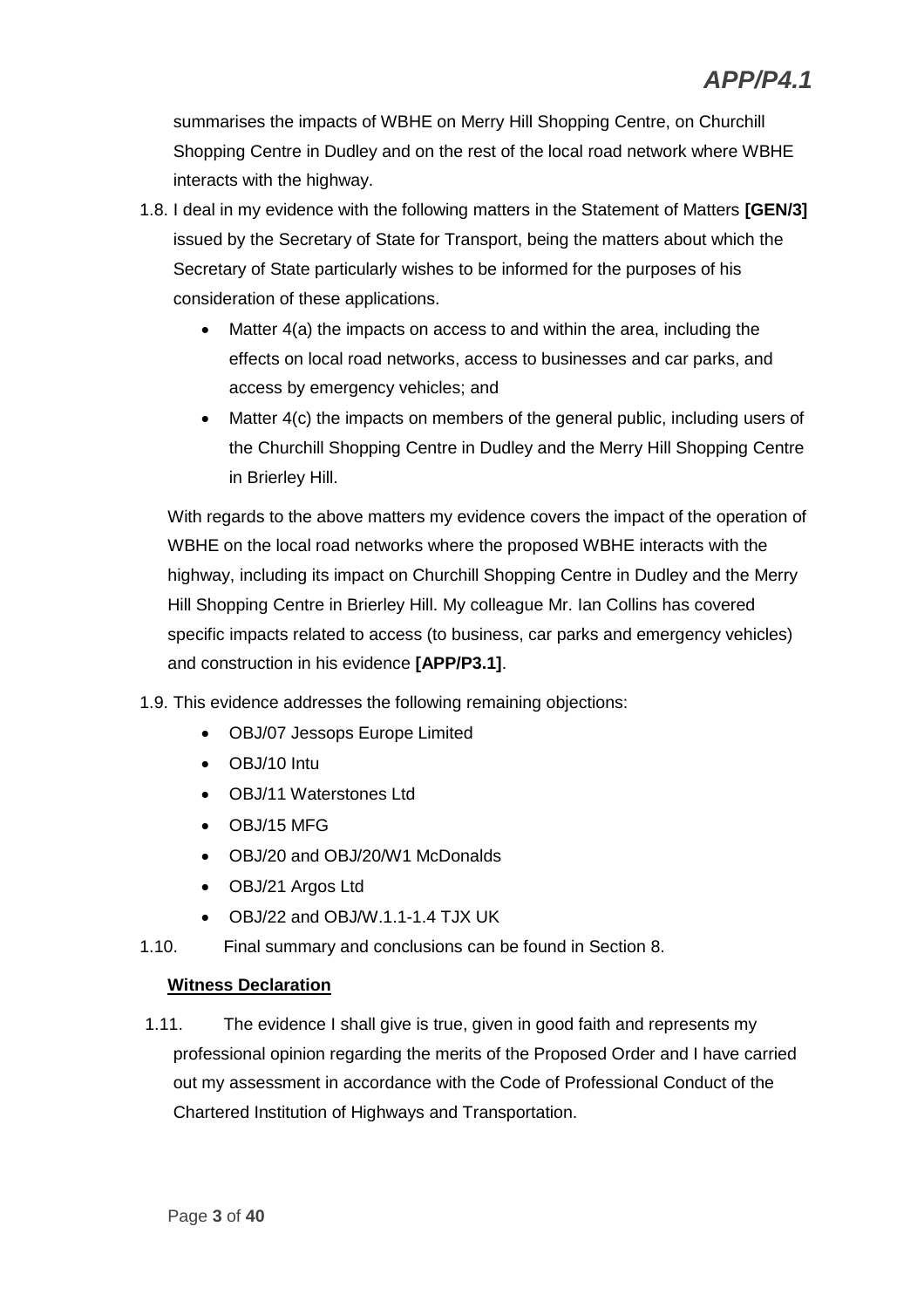#### **2. Overview of Transport Modelling**

2.1. This section of my evidence gives an overview of the overall transport modelling that has been undertaken by consultants on behalf of the West Midlands Combined Authority (WMCA) or Transport for West Midlands (TfWM) for the Midland Metro (Wednesbury to Brierley Hill and Miscellaneous amendments) Order 2005 (the 2005 Order) and any subsequent transport modelling undertaken to date.

## **Transport Assessment for The Midland Metro (Wednesbury to Brierley Hill and Miscellaneous amendments) Order 2005**

- 2.2. On 20 December 2004, the Secretary of State for Transport ("the Secretary of State") issued a decision letter **[WBHE/B6]** approving the 2005 Order' **[WBHE/B2]** to construct and operate an extension to Line 1 of the Metro system.
- 2.3. In considering whether to make the 2005 Order **[WBHE/B2]**, the Secretary of State had available to him the application documents as listed below in paragraph 3.6 of WMCA Statement of Case **[WBHE/F5]**, the report of the Inspector who heard the Inquiry **[WBHE/B8]**, and the materials submitted to the Public Inquiry. This included Environmental Statement **[WBHE/B9]**, that had summarised the transport impacts of the scheme.

#### **Junction Capacity Assessment**

## *Mott MacDonald Junction Capacity Assessment - July 2016 (referred to as Mott MacDonald Assessment)* **[WBHE/F20]**

- 2.4. TfWM commissioned consultant Mott MacDonald to review and develop the WBHE scheme further since the 2005 Order was made. As a part of that commission Mott MacDonald, assessed key junctions along or in close vicinity of the proposed WBHE route. As summarised in Mott MacDonald Assessment **[WBHE/F20]**, the junction capacity assessment approach and parameters for this assessment were agreed with Sandwell Metropolitan Borough Council (SMBC) and Dudley MBC (DMBC).
- 2.5. The junctions were assessed for the base year 2016 (which was the current year at the time of assessment) and future years (2021 and 2031) (with and without the proposed tram scheme in place).

## *MMA update of Mott Macdonald Junction Capacity Assessment – 2018* **[APP/P4.3]( Appendix A)**

2.6. MMA in 2018 updated the Mott MacDonald Assessment **[WBHE/F20]** junction capacity analysis where there have been any changes in the design as a result of the preliminary design proposals or where further signal optimisation could improve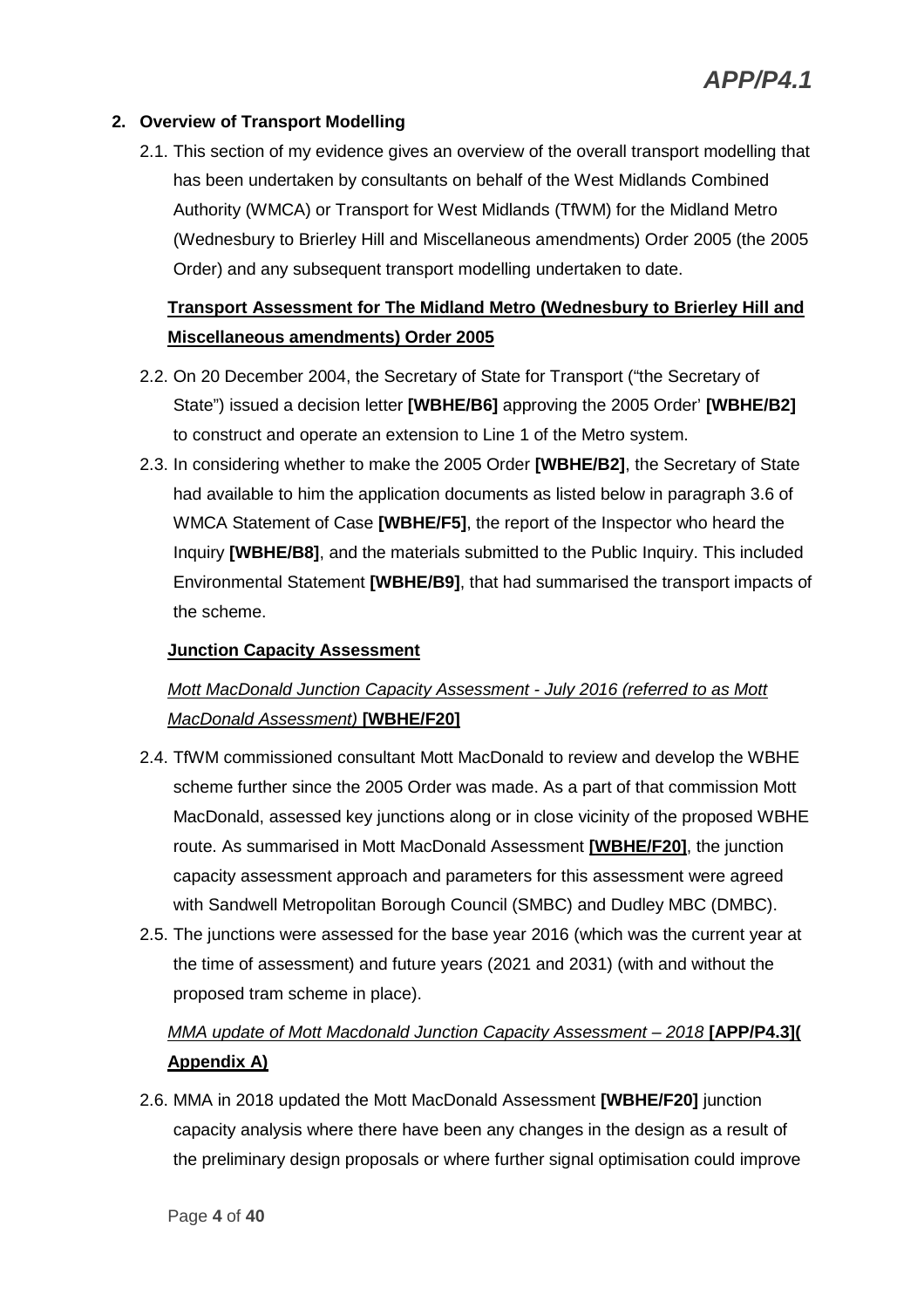the overall performance of the junction. This is wherever the WBHE interacts with the highway network. This update has used the traffic models, including future forecast flows and any modelling assumptions, directly from Mott MacDonald Assessment **[WBHE/F20]** and only updated any changes to the scheme outline design since Mott MacDonald Assessment **[WBHE/F20]**.

- 2.7. This junction capacity assessment has formed the basis of assessing the impact of WBHE on the local road network, including users of Churchill Shopping Centre in Dudley.
- 2.8. Further details of this is provided in Section 4 of my evidence.

## **Transport Modelling to assess the impact of WBHE in the vicinity of Merry Hill Shopping Centre**

## *WBHE –Scheme proposals in the vicinity of Merry Hill Shopping Centre (2004 Public Inquiry Scheme)*

- 2.9. As stated in the WMCA's Statement of Case. **[WBHE/F5],** WMCA has been engaging with Intu, the owners of the Waterfront and Merry Hill Shopping Centre, since October 2015 when the WMCA former Head of Metro Development, Peter Adams, gave a presentation on the proposals for the WBHE at a meeting at Intu's offices. This engagement particularly focused on the WBHE proposals in the vicinity of Merry Hill Shopping Centre.
- 2.10.The scheme proposals that were presented at this meeting included the proposed WBHE to cross the Level Street/ The Embankment/ Waterfront Way South junction at-grade by converting the existing roundabout to a signalised crossroads. This is necessary to allow WBHE to cross the junction safely. South of the Level Street/ The Embankment junction the WBHE, at the time of the 2004 Inquiry, was proposed to be on an embankment (requiring a retaining wall and mass fill solution) running along Dudley Canal to the Brierley Hill Terminus. My colleague Ian Collins details this further in his proof **[APP/P3.1]**. This required the section of The Embankment between Level Street and Central Way to be one-way in the south bound direction only, in order to accommodate the Metro on the embankment **(hereafter referred to as 2004 PI Scheme)**.

## *Engagement with Intu and Dudley - Transport modelling approach to assess the impacts on highway network in the vicinity of Merry Hill Shopping Centre*

2.11.WMCA has continued to meet with Intu and Dudley MBC on a regular basis to progress the design and development of the WBHE insofar as affects Intu's interests and/or other stakeholders that hold a leasehold interest in units of the Merry Hill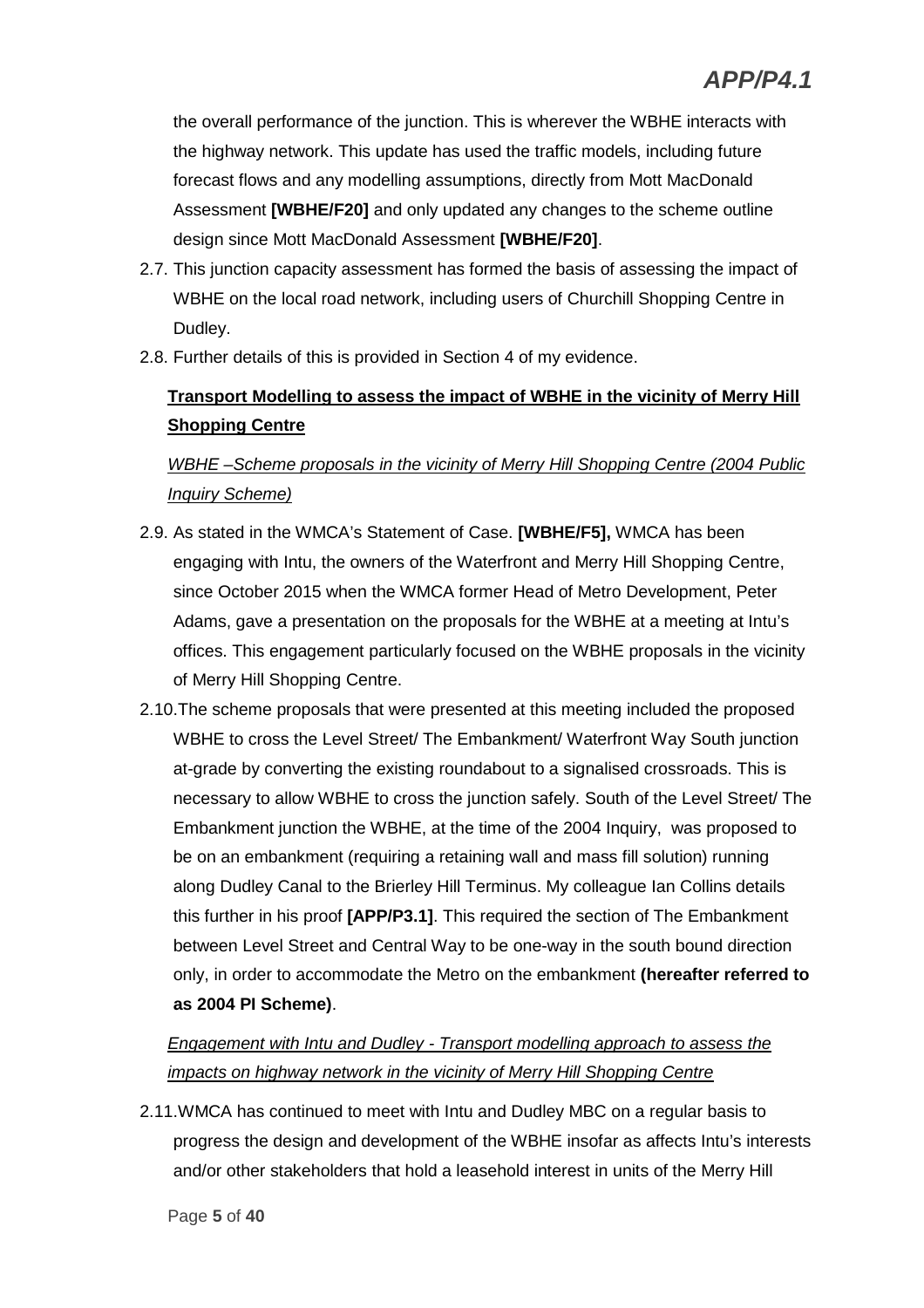Shopping Centre. Intu's concerns related to the scheme proposals at the time of the 2004 Public Inquiry, included assessment of the impacts of alterations to section of The Embankment between its junctions with Level Street and Central Way by making it one way in southbound direction only.

- 2.12.As a part of this early engagement with Intu, MMA on  $22<sup>nd</sup>$  November 2016 presented **[APP/P4.3](Appendix B)** a proportionate approach to understand the impacts of WBHE operation, on the highway network around Merry Hill, particularly the Level Street/ The Embankment junction and the junctions in its vicinity. Ahead of this meeting, this approach was discussed with DMBC and Intu's transport planning consultants (ITP) to seek confirmation and their feedback. I believe that Intu (via its consultants) was fully aware of the approach to modelling in Merry Hill and that I have no reason to believe that the approach adopted by MMA following this engagement was not fully acceptable to Intu.
- 2.13. The approach presented in November 2016 to Intu and Dudley MBC included:
	- i. Understanding the **Local Area Wide Impact of WBHE (2004 PI Scheme) on the highway network around Merry Hill** using a Local Area Cordon Model for Merry Hill (hereafter referred to as Merry Hill Local Model (MHL Model)) from the West Midlands-wide PRISM model. The modelled area is shown in appendix proof **[APP/P4.3] (Appendix C (Figure 2.1, Page 441)**.
	- ii. Identifying the *"key areas" (roads/streets/junctions/series of junctions)* within the MHL Model area that are impacted by the WBHE (2004 scheme proposals);
	- iii. Understanding the operational impact at the identified "key areas" using standard transport operational modelling tools, including localised *Junction Models and Microsimulation Transport Models*; and
	- iv. *Identify and agree mitigation*, as appropriate, for any significant adverse impacts of Metro proposals. *Evolution of Scheme proposals in the vicinity of Merry Hill Shopping Centre (2018 Scheme)*
- 2.14. As a part of the preliminary design, MMA has developed an improved outline design proposal for WBHE in the vicinity of Merry Hill Shopping Centre.
- Page **6** of **40** 2.15. This outline design proposes a viaduct solution instead of the retaining wall and mass fill solution discussed at the 2004 Public Inquiry. The reason for this change is borne out of concerns over poor underlying ground conditions confirmed by MMA ground investigations in this area. This design also addresses Intu's concerns about the 2004 PI scheme proposals in relation to the alterations to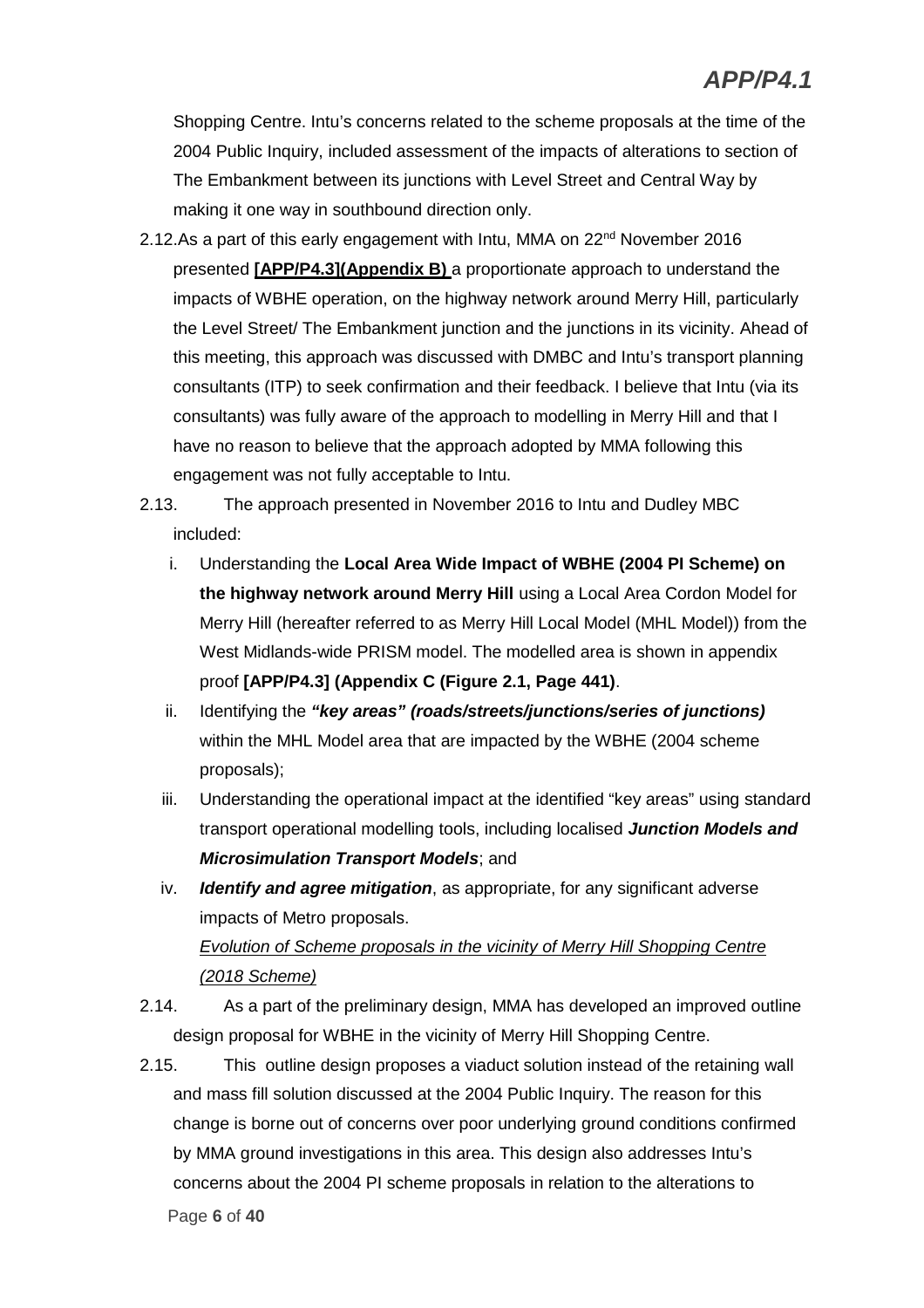section of The Embankment between its junctions with Level Street and Central Way as one-way southbound only.

2.16. To summarise, the outline design for the scheme in the vicinity of Merry Hill proposes Metro to cross the Level Street/ The Embankment junction at-grade by converting the existing roundabout to a signalised crossroads. This is to allow Metro to go through the junction safely. After crossing Level Street/ The Embankment junction the WBHE will run on a viaduct towards the Brierley Hill terminus. No permanent changes to the layout or functionality of The Embankment are proposed and it will continue to operate as a two-way road with WBHE **(hereafter referred to as 2018 Scheme)**.This can be delivered within the deemed planning permission and powers provided by the 2005 Order **[WBHE/B2]**.

#### *Summary*

- 2.17. Transport Modelling undertaken in the vicinity of Merry Hill has therefore made use of using the MHL Model as described in the MHL Model Report **[APP/P4.3]** (**Appendix C**) to assess the local area wide impact of both the 2004 PI Scheme and the 2018 Scheme in comparison to the No WBHE scenario. This is to ensure that the evolved 2018 scheme performs at least no worse than, if not better, than 2004 PI scheme.
- 2.18. Thereafter, microsimulation models have been developed for both the 2018 scheme and No WBHE scenario to be able to assess in detail the impact of the outline design proposals on specific parts of the highway network in the vicinity of Merry Hill Shopping Centre.
- 2.19. Section 6 provides further information on Merry Hill Modelling as well as the results.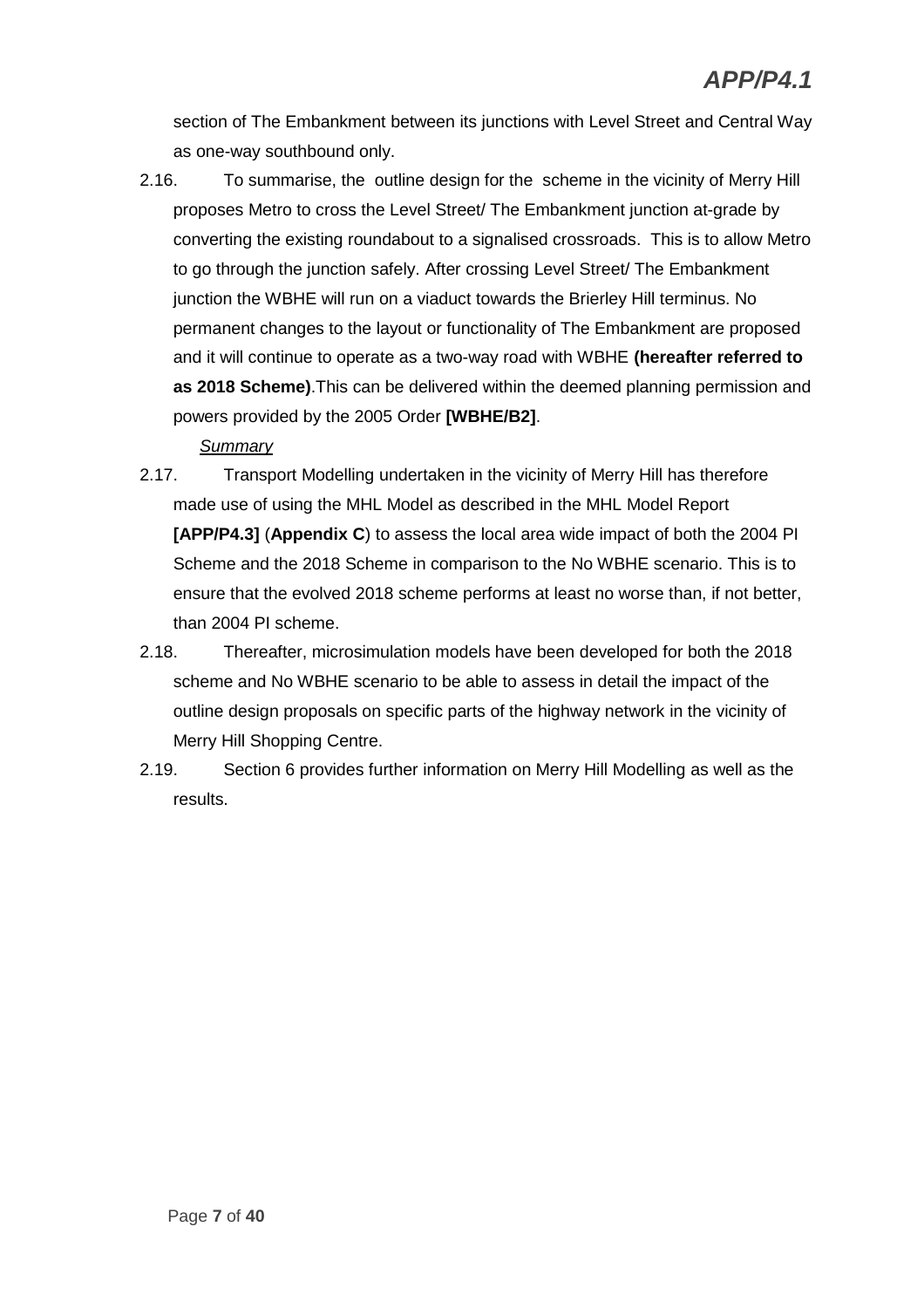#### **3. The Secretary of State Statement of Matters [GEN/3]**

3.1. The Statement of Matters [**GEN/3**] issued by the Secretary of State for Transport pursuant to rule 7(6) of the Transport and Works (Inquiries Procedure) Rules 2004 lists the matters about which the Secretary of State for Transport particularly wishes to be informed for the purposes of his consideration of these applications. My evidence covers the following matters:

**Matter 4(a)** the impacts on access to and within the area, including the effects on local road networks, access to businesses and car parks, and access by emergency vehicles; and

**Matter 4(c)** the impacts on members of the general public, including users of the Churchill Shopping Centre in Dudley Town Centre and the Merry Hill Shopping Centre in Brierley Hill.

3.2. With regards to the above matters my evidence covers the impact of the operation of WBHE on the local road networks where the proposed WBHE interacts with the highway (Section 4), including its impact on Churchill Shopping Centre in Dudley (Section 4) and the Merry Hill Shopping Centre in Brierley Hill (Sections 5 and 6). My colleague Mr. Ian Collins has covered specific impacts related to impact on access (to business, car parks and emergency vehicles) and construction in his evidence **[APP/P3.1]**.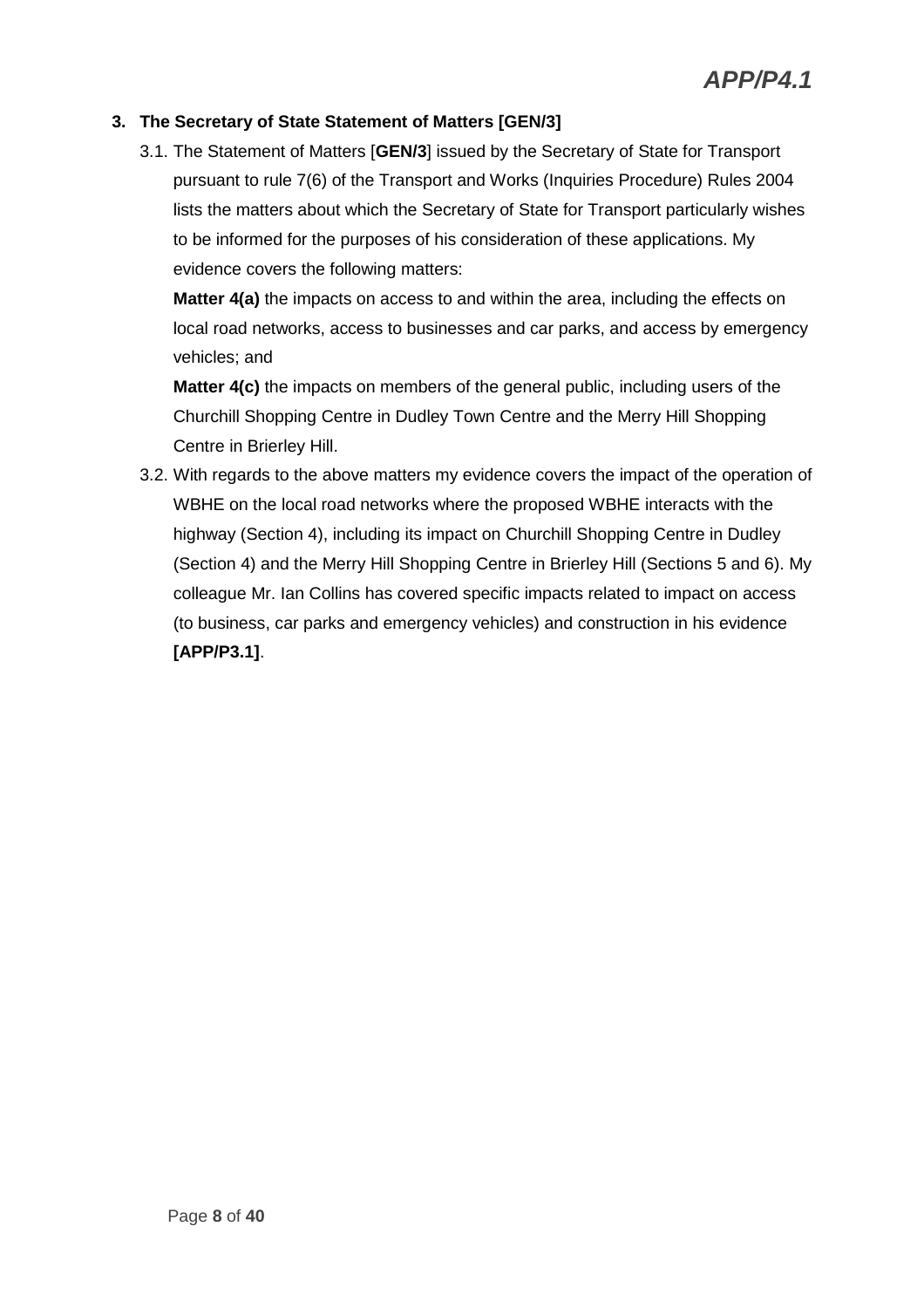#### **4. Impact of WBHE on the local road network**

- 4.1. As summarised in paragraphs 2.4 to 2.7 of my evidence impact of WBHE on the local road network has been assessed by consultant Mott MacDonald in 2016. MMA in 2018, updated the Mott MacDonald Assessment **[WBHE/F20]** for junctions where WBHE interacts with the highway.
- 4.2. **[APP/P4.3]** *(***Appendix A)** provides an overview of MMA junction capacity update, which references Mott MacDonald Assessment **[WBHE/F20]** therein. *Mott MacDonald Assessment Overview (July 2016)[WBHE/20]*
- 4.3. The Mott MacDonald Assessment **[WBHE/20]** undertook junction capacity assessment at the junctions where WBHE interacts with the highway, using the industry standard software LinSig Version 3 for signalised junctions and Junctions 9 (incorporates ARCADY 9 (Assessment of Roundabout Capacity and Delay) and PICADY 9 (Priority Intersection Capacity and Delay)) for priority junctions. This was done for one-hour time periods for the AM peak, PM peak and Saturday peak for 2016 (base year) and 2021 and 2031 (forecast years) for the Do Minimum (without Metro scheme) and Do Something (with Metro scheme) scenarios.
- 4.4. To estimate traffic growth between 2016 and 2021 and 2031, the 2021 and 2031 DM PRISM 4.5 model has been used. This was used to determine traffic growth factors which were applied to 2016 observed traffic to determine 2021 and 2031 conditions at each junction.

*MMA Update Overview (2018)* **[APP/P4.3](Appendix A)**MMA updated the Mott MacDonald Assessment **[WBHE/F20]** to inform the outline design process. The Mott MacDonald Assessment **[WBHE/F20]** was used as a starting point to evolve the outline highway designs for locations where the Mott MacDonald Assessment **[WBHE/F20]** predicted significant changes to the highway network performance. Any other design changes due to the evolution of scheme were also incorporated as a part of this update.

- 4.5. The forecast traffic flows included within the July 2016 Mott MacDonald Assessment **[WBHE/20]** have been utilised for the junction capacity modelling undertaken to assess the impacts of the preliminary design prepared by MMA. MMA updates have been undertaken for 2021 and 2031 (forecast year) for the Do Something (with Metro scheme).Given the Do Minimum (without Metro scheme) will remain the same, these have been used from the Mott MacDonald.Assessment **[WBHE/F20].**
- Page **9** of **40** 4.6. Junction capacity assessments have been updated by MMA for the junctions listed below, where the WBHE crosses the highway network. As part of the discussions with Intu, the impact of WBHE on the Level Street/ The Embankment junction and the highway network in the vicinity of Merry Hill has been assessed using more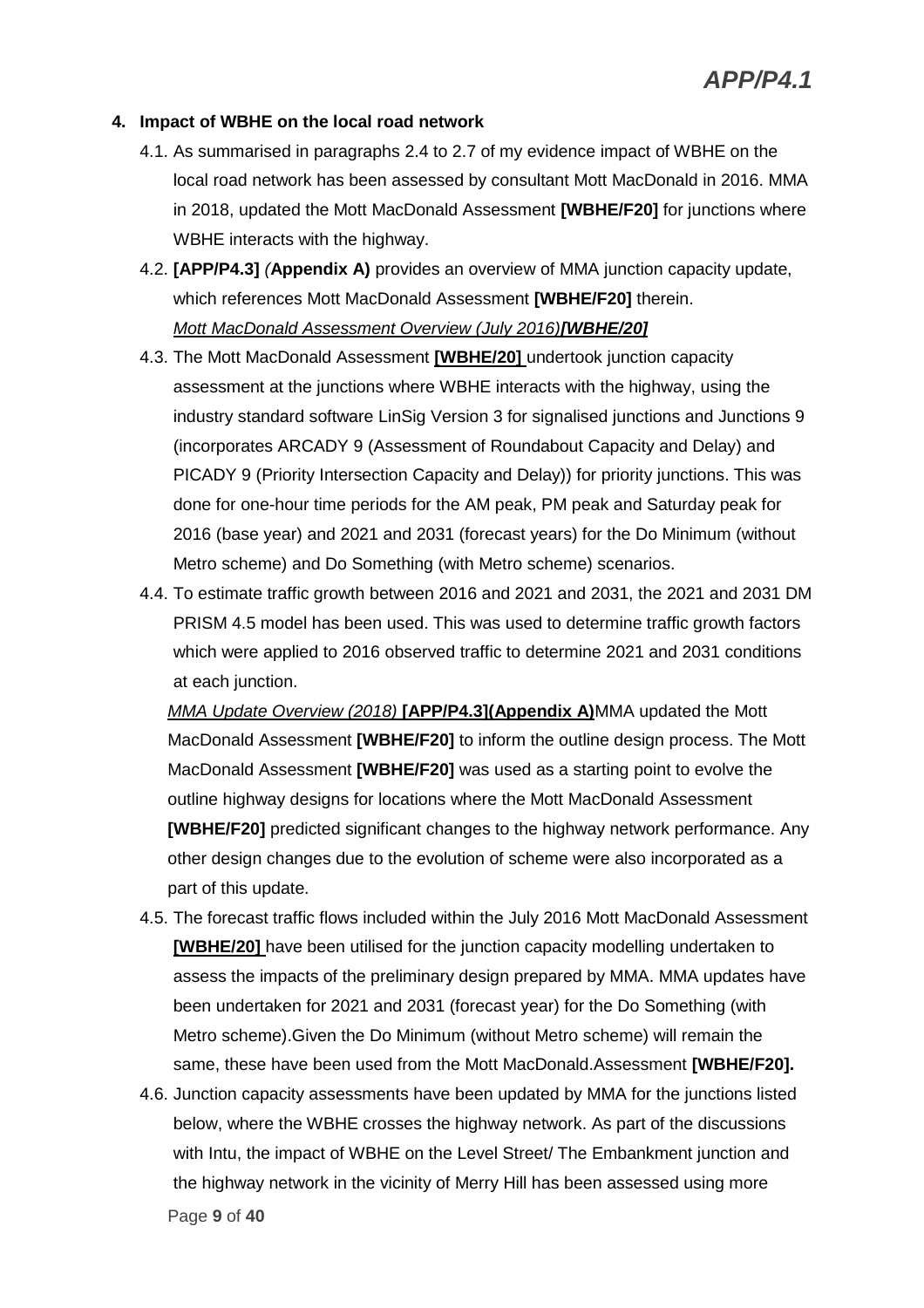detailed transport modelling as summarised in Sections 5 and 6 of my evidence. The junctions assessed as a part of MMA update **[APP/P4.3] (Appendix A)** are:

- Castle Hill/ Trindle Road/ Station Approach;
- Castle Hill/ Birmingham Street;
- Hall Street/ Flood Street/ King Street;
- Flood Street/ King Street (This junction is in the vicinity of Churchill Shopping Centre);
- Flood Street/ The Minories/ Oakeywell Street;
- Access to Norish Premises/ The Gateway;
- Crossing Waterfront Way (N);
- Crossing Waterfront Way (S); and
- Venture Way Crossing and Venture Way/ Brierley Hill Health Centre.

#### *Impact of WBHE on the highway network* **[APP/P4.3] (Appendix A)**

- 4.7. Junction capacity assessment results are set out in **[APP/P4.3] (Appendix A)** and summarised in my evidence. The junction capacity assessment uses the measures of performance as explained in paragraphs 4.8 to 4.10.
- 4.8. LinSig is modelling software for traffic signal controlled junctions. LinSig results refer to the Degree of Saturation (DoS) and Mean Maximum Queue (MMQ) in each lane of the approaches to the junctions. A DoS of 100% indicates that the lane in question is operating at its absolute capacity (point of saturation), whilst a DoS of 90% or less indicates that the lane is operating within its practical capacity. The Practical Reserve Capacity (PRC) is related to the degree of saturation of a traffic signal junction as a function of the DoS of its worst performing lane. A positive PRC indicates that a junction has spare capacity and may be able to accept more traffic. A negative PRC indicates that the junction is over capacity and is suffering from traffic congestion.
- 4.9. Junctions 9 software package includes the PICADY 9 and ARCADY 9 modules used for the priority junctions in the Do Minimum scenario. Junctions 9 uses a Ratio of Flow to Capacity (RFC) value to indicate the capacity of a junction. Arms with an RFC value of 0.85 or more are generally considered to be operating with a degree of constraint, while values over 1.00 are indicative of a link which is operating above its design standard. A maximum queue length is also recorded for each junction approach, which is recorded in units of Passenger Car Units (PCUs). Each measure is used to illustrate the existing operation of the junctions and the potential effects of increased traffic flows.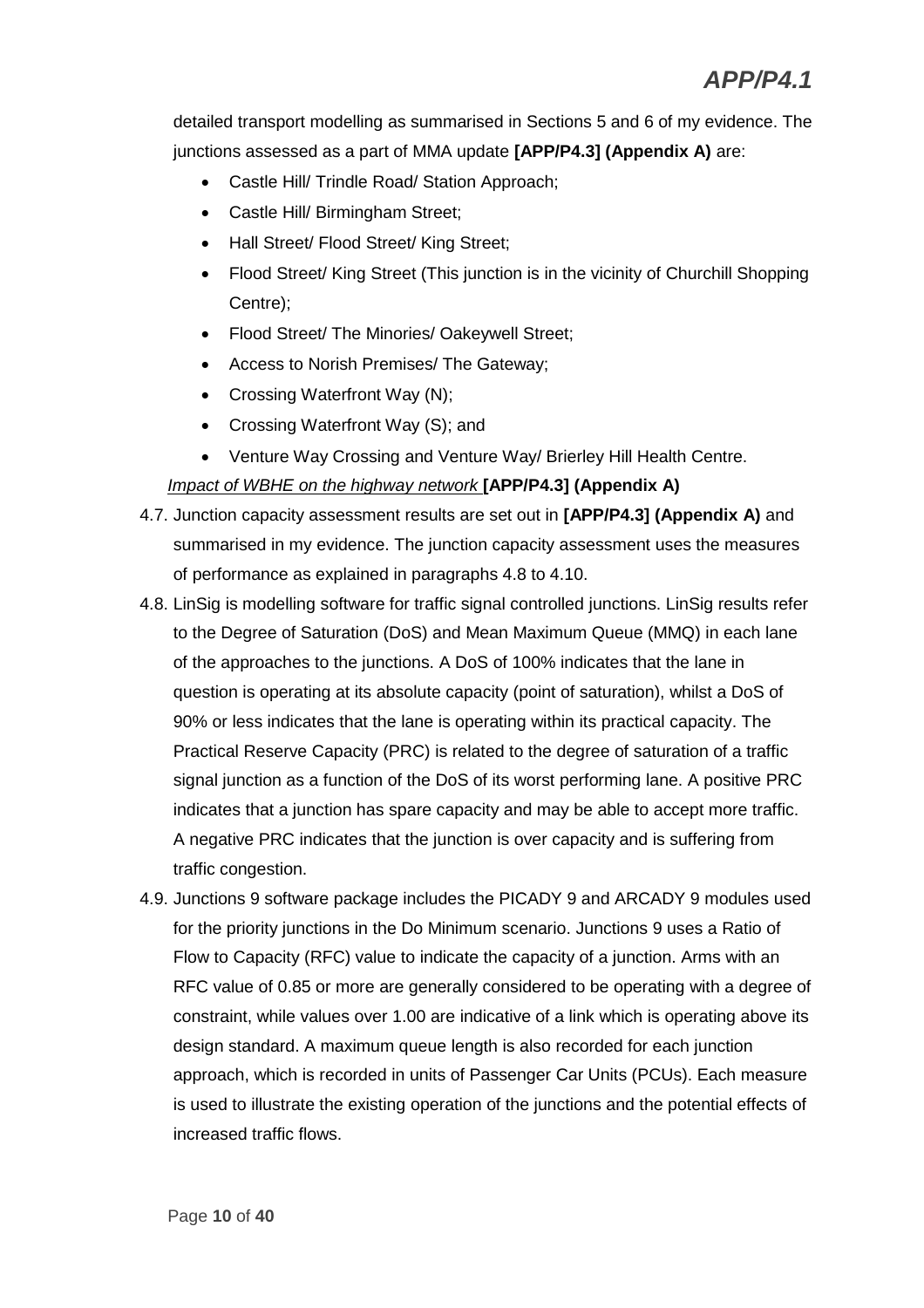- 4.10. Whilst in reality a junction will continue to operate when congestion is predicted, a congested junction would not be expected to clear traffic as efficiently as an uncongested junction.
- 4.11. **Castle Hill/ Trindle Road/ Station Approach** is currently a four-arm signalcontrolled junction. To accommodate WBHE the proposed outline design prepared by MMA, includes Metro crossing the junction from a segregated tram lane in the centre of Castle Hill onto Station Approach, prohibiting vehicular movements to and from Station Approach, reduction of two-lane Trindle Road approach to a single lane approach; and introduction of a single stage pedestrian crossing on Station Approach and a staggered pedestrian crossing on the eastern Castle Hill arm of the junction.
- 4.12. With WBHE, the **Castle Hill/ Trindle Road/ Station Approach** junction operates within capacity in most scenarios, with a slight exceedance of capacity in the 2031 AM peak period (-3.5% PRC) **[APP/P4.3] (Appendix A, Table 2.2, Page 11)**. The mean maximum queue (MMQ) has gone up because of the reduction in capacity at the junction to accommodate the tram. The junction will operate within capacity during most modelled time periods, other than in the 2031 AM Peak period with WBHE, all traffic will however clear during a single cycle when the tram stage is called. It should be noted that the traffic flows are based on the July 2016 Mott MacDonald Assessment **[WBHE/F20],** which is likely to be a worst-case assessment as it does not account for changes to the highway network arising from the new Dudley Bus Interchange and Portersfield planning applications, the associated effect of traffic redistribution and mode transfer arising from WBHE. These changes when considered may result in a lower volume of traffic on Castle Hill and are likely to result in better junction performance than that indicated by the model outputs in all time periods including the 2031 AM Peak period with WBHE.
- Page **11** of **40** 4.13. The existing **Castle Hill/ Birmingham Street junction** is a three-arm priority junction where Birmingham Street as a minor arm gives way to traffic on Castle Hill. For the WBHE (DS scenario), the proposed scheme design prepared by MMA is broadly similar the Mott MacDonald Assessment. [WBHE/F20] Where the Metro crosses the junction, the proposals include conversion of Birmingham Street to a one-way road, with entry only from Castle Hill. The Castle Hill western arm is reduced from two lanes to a single lane which combines movements and provides storage within the junction for right-turners onto Birmingham Street. The controlled pedestrian crossing location on Castle Hill has been moved from the western arm to the eastern arm and incorporated as a single stage crossing movement. With WBHE, the junction is predicted to operate within capacity in both 2021 and 2031 as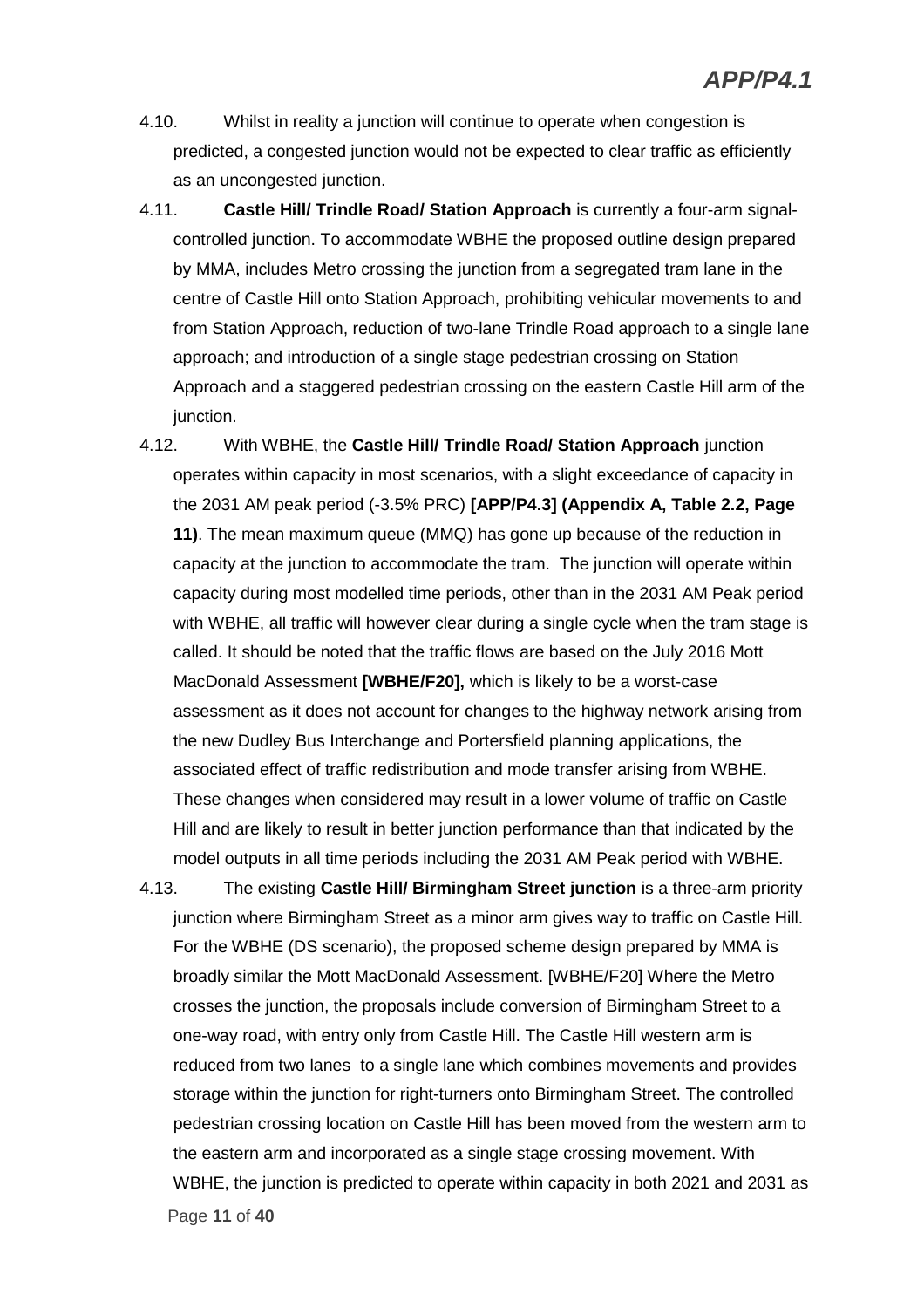demonstrated by the positive practical reserve capacity values and DoS values not exceeding 90% **[APP/P4.3] (Appendix A, Table 2.4, Page 13)**.

- 4.14. Whilst queuing is predicted on the Castle Hill arms, it should be considered that the traffic flows are based on the Mott MacDonald Assessment **[WBHE/F20]**, which does not take account of modal shift as a result of Metro or the redistribution of traffic associated with the new Dudley Bus Interchange and Portersfield. The MMQ lengths predicted at this junction occur due to the introduction of traffic signals on Castle Hill arising due to the introduction of the tram. However, the junction operates within capacity and all traffic will clear during a single cycle when the tram stage is called.
- 4.15. The existing **Hall Street/ Flood Street/ King Street** junction is a signalcontrolled junction which also incorporates approaches from Birmingham Street and Trindle Road. The WBHE scheme (DS) presented by the Mott MacDonald Assessment **[WBHE/F20]** was based upon the tram crossing the existing junction, with additional signal-control applied. However, to account for the nearby Portersfield development, the MMA outline design proposals include the closure of the Birmingham Street and Trindle Road arms of the junction. With the bus/ taxi lane on King Street given over to the Metro, the proposed junction arrangement essentially provides a two-arm approach to a signal-controlled pedestrian crossing across the junction. As such, the proposed Metro alignment no longer interacts with the junction. The revised "with WBHE" junction arrangement will result in a reduction in traffic flows at the junction as traffic to and from Birmingham Street and Trindle Road are redistributed around the wider highway network. However, for the purpose of this assessment it has been assumed the volume of traffic at this junction will remain the same and hence is the worst-case assessment. With WBHE the junction is predicted to operate within capacity in both 2021 and 2031, as demonstrated by positive PRC and DoS values not exceeding 90% **[APP/P4.3] (Appendix A, Table 2.6, Page 17)**.
- 4.16. The existing **Flood Street/ King Street** junction is a four-arm signalcontrolled junction, which also provides **access to Churchill Shopping Centre** on its northern arm.
- Page **12** of **40** 4.17. King Street eastbound direction consists of a single lane. No right turn is permitted from King Street eastbound direction into Flood Street. King Street westbound direction consists of a single lane and this expands to provide a left turn filter lane for vehicles turning into Flood Street. Flood Street consists of a single lane in each directions. Flood Street connects Dudley town centre to the A461 Duncan Edwards Way. At the junction of Flood Street and King Street, vehicles travelling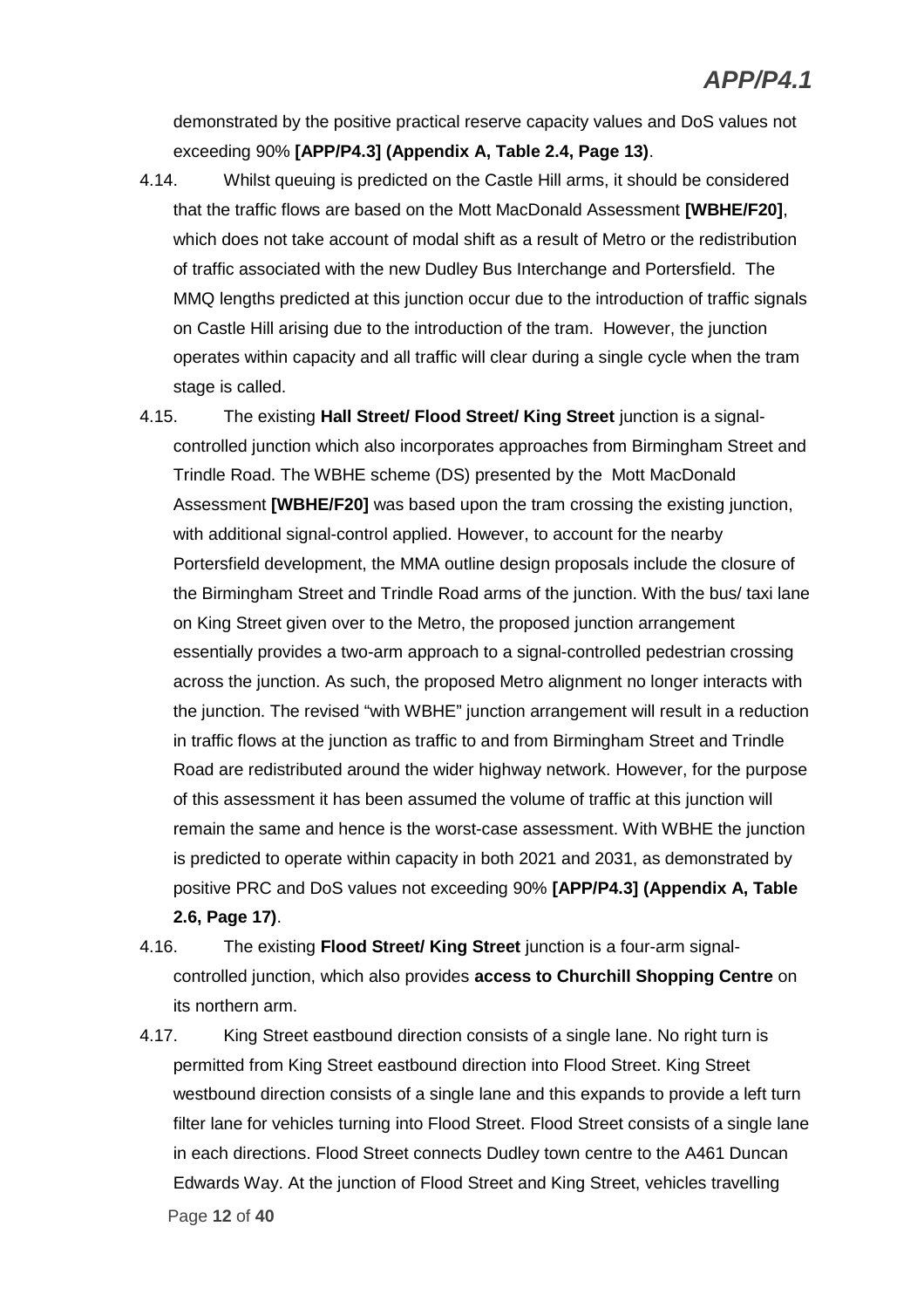northbound on Flood Street can turn right into King Street or continue straight ahead into a service access road. Left turns are not permitted from Flood Street onto King Street.

- 4.18. At the Flood Street/King Street junction, it is proposed that the tram alignment lies to the west of a re-aligned Flood Street (running north-south) and to the north of Flood Street (running east-west) in a segregated lane. The WBHE is proposed to cross Flood Street at its junction with King Street and Churchill Shopping Centre under signal-control. The junction capacity assessment predicts that with WBHE (DS) the junction operates within capacity and that a signal cycle time of 90 seconds can be achieved in all peak periods assessed. The predicted MMQ lengths have increase slightly , although not significantly, which is to be expected due to the introduction of tram **[APP/P4.3] (Appendix A, Table 2.8, Page 19)**.
- 4.19. The existing **Flood Street/ The Minories/ Oakeywell Street** junction is a staggered priority junction. It is proposed that with WBHE, the junction will be upgraded from a priority junction to a signal controlled junction to facilitate the tram. The tram route will run parallel to the west side of Flood Street in a north/ south direction. The tram line will cross the junction of Flood Street/ The Minories across The Minories approach. The tram will also cross the existing junction of New Mill Street and Flood Street. It is proposed that New Mill Street will be closed to traffic post development of the tram and it is proposed that all traffic using the New Mill Street/ Flood Street junction will be redistributed to use the reconfigured junction at The Minories approach. In order to cater for the additional traffic flows anticipated to use The Minories junction with Flood Street, the approaches to this junction on Flood Street will provide dedicated right turn lane. A signal-controlled pedestrian crossing has been added to the Flood Street south arm of the junction. The junction capacity assessment of the with WBHE scenario (DS) predict that the junction will operate within capacity in both 2021 and 2031 as demonstrated by the positive PRC and DoS values not exceeding 90%**[APP/P4.3] (Appendix A, Table 2.10, Page 21)**.
- 4.20. Due to the introduction of signal control at this location, some queuing is predicted on Flood Street which does not occur within the existing priority junction. Some queuing is predicted on the Minories arm of the junction due to reassigned traffic from the closure of New Mill Street onto Minories. Whilst queuing is predicted at the Flood Street/The Minories/ Oakeywell Street junction, it is not significant and all traffic will clear during each cycle when the tram stage is called.
- Page **13** of **40** 4.21. The **Access to Norish Premises/ The Gateway** is a crossing of an existing access road, only becoming operational following the implementation of WBHE. Subsequently, the base and DM scenarios were not assessed. Traffic flows on the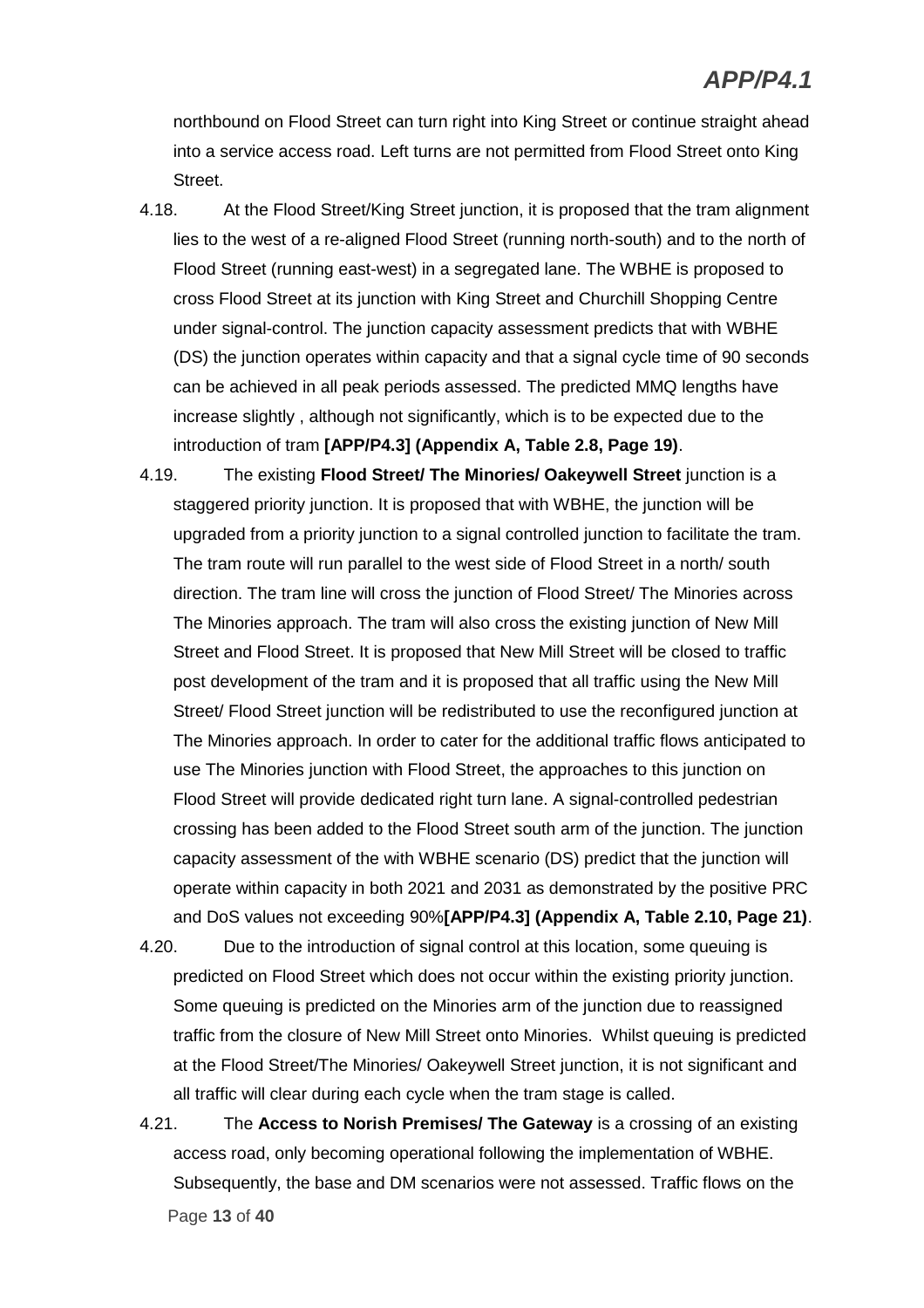access road are low. The DS scheme provides a signal-controlled crossing of the Norish access road. The results of junction capacity assessment show that the "Access to Norish Premises" junction is predicted to operate within capacity in 2021 and 2031 when the tram is operational. Due to the low levels of traffic using the access road the LinSig results predict that there will be no impact upon the Waterfront Way/ The Gateway roundabout junction in terms of queues blocking back **[APP/P4.3] (Appendix A, Table 2.11, Page 22)**.

- 4.22. The **crossing of Waterfront Way (N)** only becomes operational following the implementation of WBHE. Subsequently, the base and DM scenarios were not assessed as part of the Mott MacDonald assessment **[WBHE/F20]**. The WBHE scheme (DS) provides a signal-controlled crossing where the tram crosses from north of Waterfront Way into the Merry Hill Centre car parking area. The junction capacity analysis results predict the junction to operate within capacity in 2021 and 2031 **[APP/P4.3] (Appendix A, Table 2.12, Page 23)**.
- 4.23. The crossing of **Waterfront Way (S)** only becomes operational following the implementation of WBHE. Subsequently, the base and DM scenarios were not assessed as part of the Mott MacDonald assessment **[WBHE/F20]**. The WBHE (DS) provides a signal-controlled crossing where the tram crosses from the Merry Hill Shopping Centre car parking area to the southern side of Waterfront Way. The junction capacity analysis results predict the junction to operate within capacity **[APP/P4.3] (Appendix A, Table 2.13, Page 24)**.
- 4.24. **Venture Way Crossing and Venture Way/ Brierley Hill Health Centre** have been assessed together. With WBHE scheme, the existing pedestrian crossing is stopped and is replaced in the proximity of where the tram is proposed to cross Venture Way. No changes to the existing Venture Way/ Brierley Hill Health Centre signalised junction are proposed. Due to the proximity of the proposed crossing and the Venture Way/ Brierley Hill Health Centre signalised junction, both junctions were modelled within a single LinSig model so that the interaction can be assessed. The junction capacity analysis predicts that with WBHE scheme the junction will operate within capacity in 2021 and 2031 **[APP/P4.3] (Appendix A, Table 2.15, Page 27)**. *Summary*
- Page **14** of **40** 4.25. In summary, the junction capacity assessment predicts that all junctions assessed bar Castle Hill/ Trindle Road/ Station Approach are predicted to operate within capacity in 2021 and 2031. Castle Hill/ Trindle Road/ Station Approach junction only shows a slight exceedance of capacity in the 2031 AM peak period. Whilst queuing is predicted on some of the junctions, the traffic will clear during the single cycle when the tram stage is called. It should also be considered that the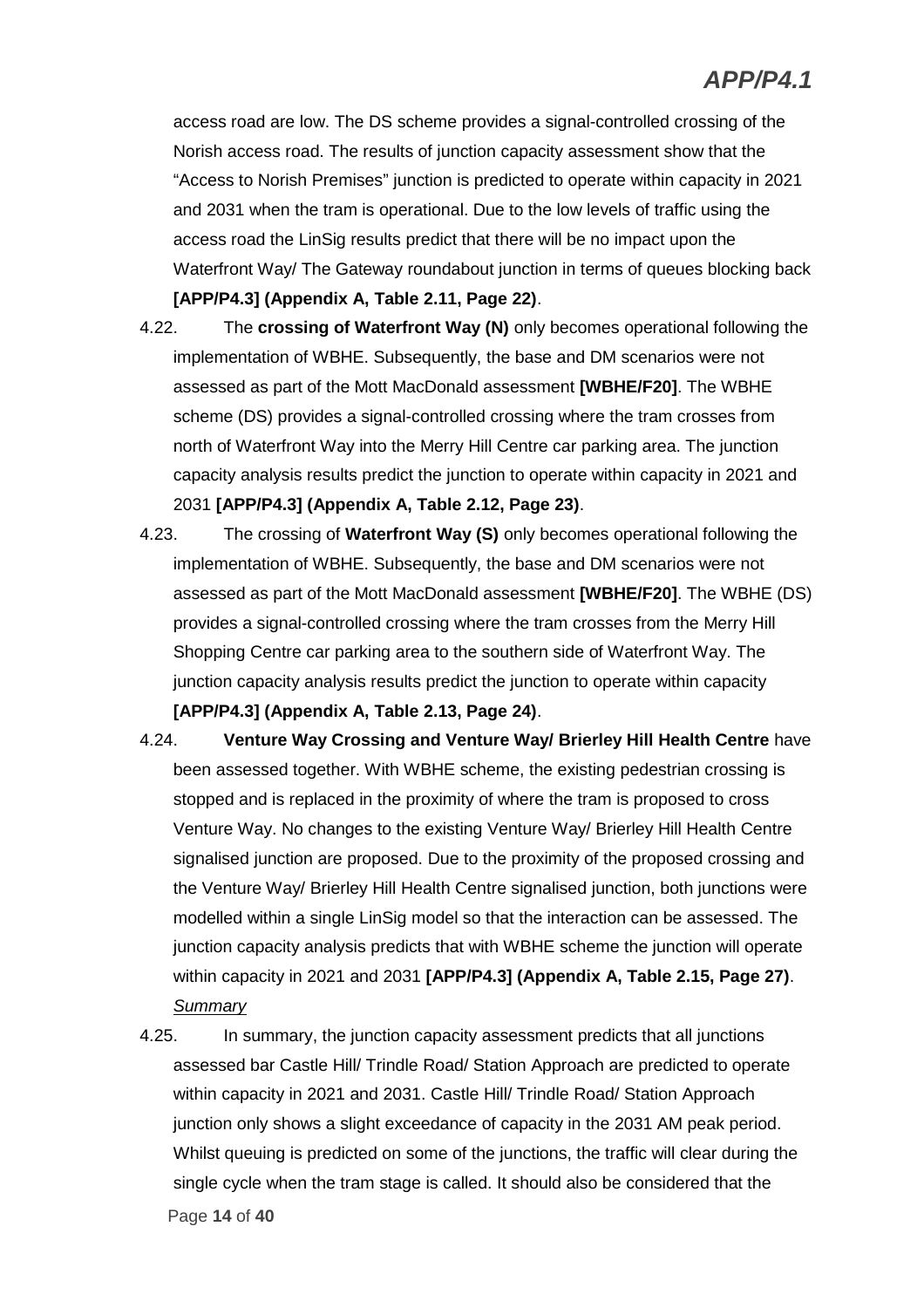# *APP/P4.1*

traffic flows are based on the July 2016 Mott MacDonald Assessment **[WBHE/F20]** which does not take account of modal shift as a result of Metro or the redistribution of traffic associated with Dudley Interchange and Portersfield. This is therefore the worst-case assessment and the junction in reality is likely to perform better than this and does not require any mitigation based on the outline design of WBHE.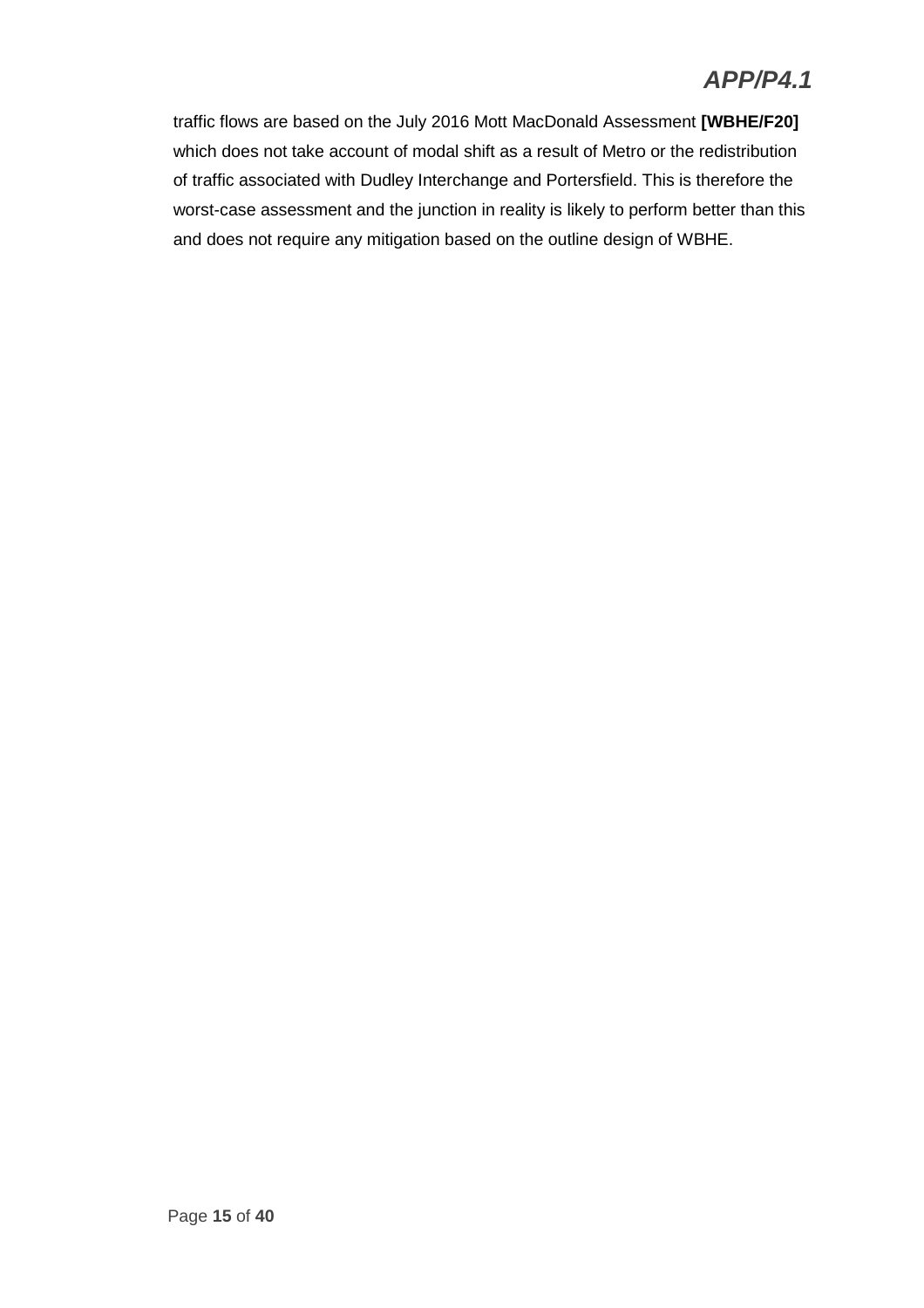#### **5. Impact of WBHE on the highway network around Merry Hill**

- 5.1. As a part of this early engagement with Intu, MMA on 22<sup>nd</sup> November 2016 presented **[APP/P4.3]( Appendix B)** a proportionate approach to understand the impacts of WBHE operation, on the highway network around Merry Hill, particularly the Level Street/ The Embankment junction and the junctions in its vicinity. This approach summarised in paragraph 2.13. MMA used this approach to assess the impacts of WBHE on the highway network around Merry Hill as presented in my evidence in the following paragraphs. I believe that Intu (via its consultants) was fully aware of the approach to modelling in Merry Hill and that I have no reason to believe that the approach adopted by MMA following this engagement was not fully acceptable to Intu. The approach included:
	- i. Understanding the Local Area wide Impact of WBHE on the highway network around Merry Hill;
	- ii. Identifying "key areas" for detailed operational modelling;
	- iii. Understanding the operation impacts at the identified "key areas2; and
	- iv. Identifying mitigation, as appropriate, for any significant adverse impacts.

#### **Local Area Wide Impact on the highway network around Merry Hill**

#### *Merry Hill Local Cordon Model (MHL Model)*

- 5.2. Following discussions with Dudley MBC and Intu, a local model of the Merry Hill area was developed to assess the impact of proposed WBHE **[APP/P4.3] (Appendix B)**. Consultant Mott MacDonald, the operators of the PRISM model, were commissioned by MMA to produce a local highway model covering the Merry Hill area, known as the Merry Hill Local Model (MHL Model).This model was developed from the West Midlands-wide strategic PRISM model, which was used to develop the business case for the WBHE. The model area is shown in **[APP/P4.3] (Appendix C Figure 2.1, Page 441)**.
- 5.3. The MHL Model was calibrated to a base year of 2017 in accordance with the Department for Transport (DfT) WebTAG guidance **[WBHE/F25]**using local traffic counts, which were obtained in 2017. The decision to update the model to be a base year of 2017 was taken due to the availability of local traffic counts undertaken in 2017.
- 5.4. As a part of the early engagement with Intu and DMBC, it was discussed with DMBC and Intu's Consultant, that a proportionate analysis covering two time periods, to represent the worst-case assessment scenarios would be considered appropriate. Therefore, MMA analysed the available Automatic Traffic Count Data to understand the difference between the network peak during the average weekday and a

Page **16** of **40**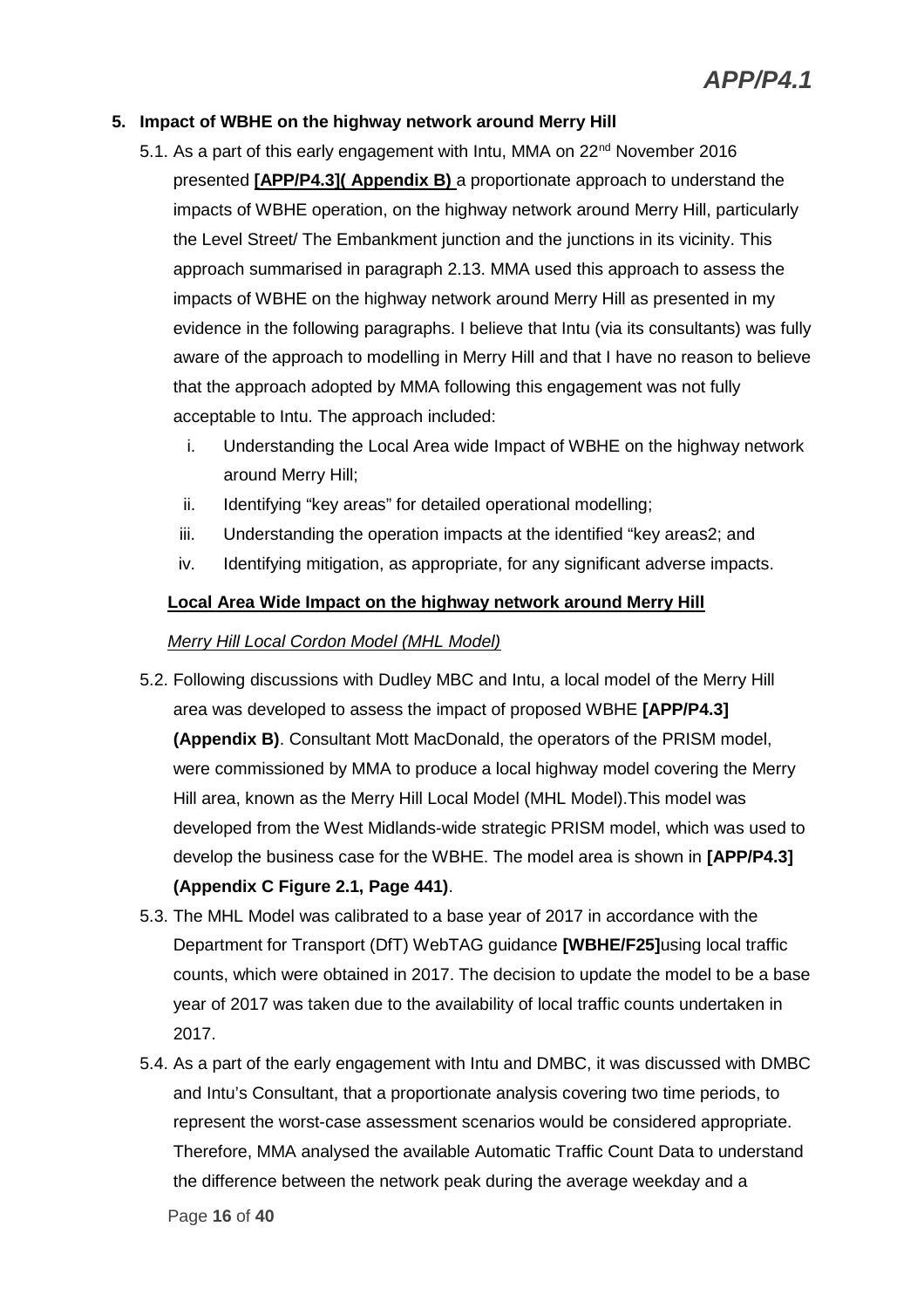Saturday. **[APP/P4.3] (Appendix D)** shows that for most locations the network peak for the average weekday (higher of the interpeak and PM peak period) was higher than the Saturday network peak or was only slightly lower. Therefore, modelling was undertaken for interpeak and PM peak for the average weekday.

- 5.5. The following models were developed for the interpeak hour (12:00 13:00) and the PM peak hour (17:00 – 18:00) for 2031:
	- i. **No WBHE scenario** *-* Future Year scenario without WBHE, referred to as **Do Minimum (DM) scenario**;
	- ii. **2004 PI Scheme** A with tram scenario representing the 2004 Public Inquiry scheme proposals as referred to in paragraph 2.10 of my evidence. This scenario included signalising Level Street/ The Embankment junction to allow for a tram alignment on an embankment on west side of The Embankment. In this scenario, The Embankment, is modelled as one-way southbound for vehicular traffic. This is referred to as *Do Something (DS);* and
	- iii. **2018 Scheme** A with tram scenario representing the evolved 2018 scheme as summarised in paragraph 2.16 of my evidence with the WBHE on a viaduct on west side of The Embankment. Within this scheme no changes to the layout or functionality of The Embankment are proposed and it will continue to operate as a two-way road with WBHE This scenario also signalises Level Street/ The Embankments junction as the DS scenario to allow for Metro through the junction. This is referred to as *Do Something 2 (DS2)*
- 5.6. Even though 2018 scheme is the evolved scheme that will be taken forward to the detailed design, it was considered useful to compare the DM Scenario to both the DS and DS2 scenarios. This was to ensure that the 2018 scheme performs no worse than, if not better than, 2004 PI scheme.
- 5.7. **[APP/P4.3] (Appendix C)** presents the WBHE Merry Hill Local Model, Traffic Modelling Report. The key results relevant to my evidence are summarised in the following sections.

*Local Area Wide Assessment Overview*

- 5.8. The local area wide impact of the WBHE in the vicinity of Intu Merry Hill has been assessed based on the following criteria as listed below and discussed in the following sections of my evidence:
	- i. *Network Statistics*, assessed as the total time spent in the network and the total distance travelled in the network. Taken together, these two measures indicate how well travel is moving within the network.; and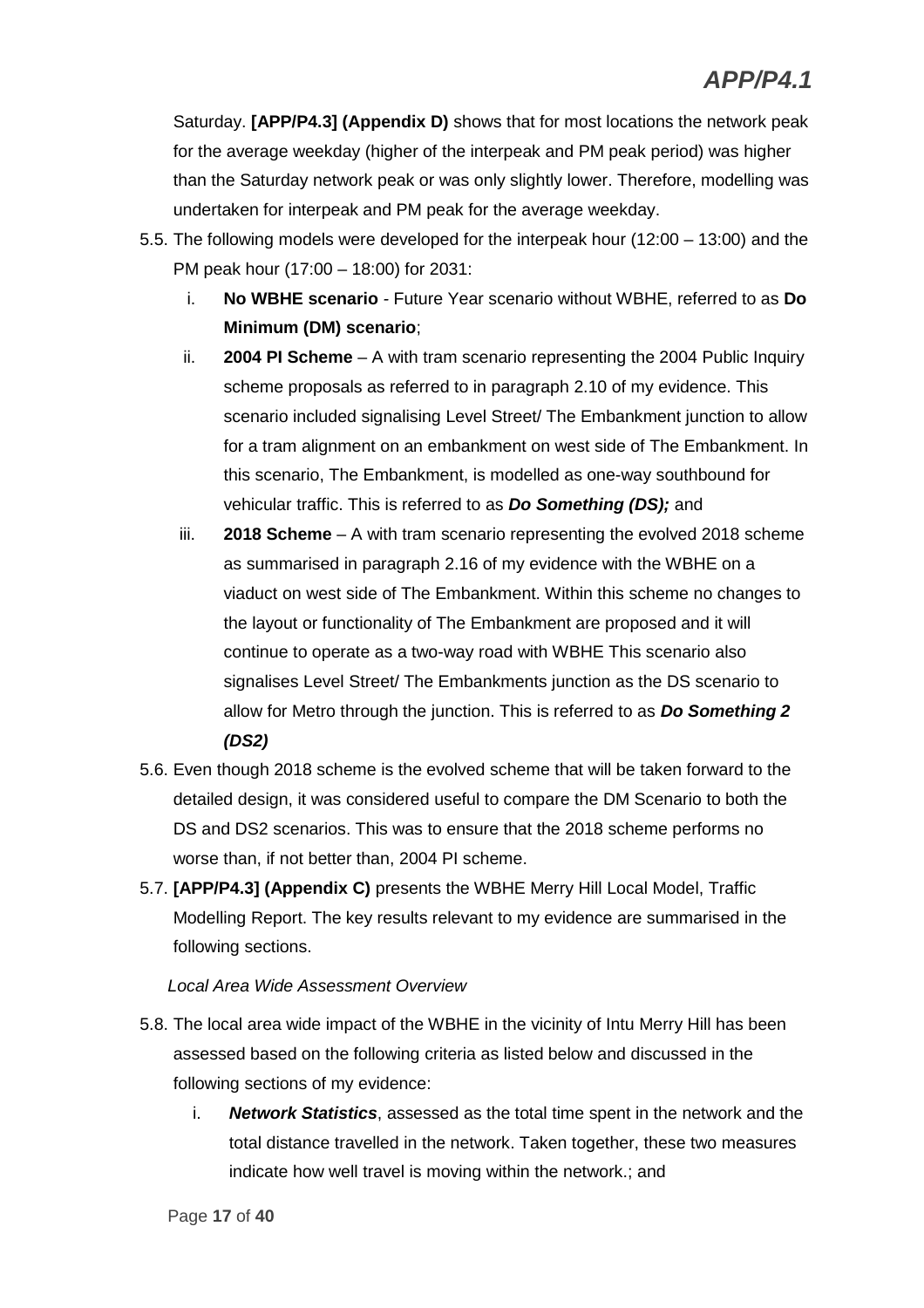ii. Comparison of the **total travel hours for journeys to and from the Merry Hill** between different modelling scenarios.

#### *Network Statistics*

- 5.9. The total time spent in the network and the total distance travelled in the network was calculated by extracting from the MHL Model the travel time and travel distance for each movement, from an origin to a destination, within the model. Origins and destinations are at each entry and exit road to the local model network, as well as specific locations and residential areas within the model.
- 5.10. The total network travel time and distance is calculated by multiplying the value for each origin-destination by the number of vehicles making that journey, and then summing the total across all origin-destination movements. This ensures that journeys with large volumes of traffic contribute more to the total network values than journeys with smaller volumes of traffic.
- 5.11. Network statistics for both the interpeak and PM peak for 2031 for all modelled scenarios is summarised in Table 1.

|                        | Interpeak (2031)                                          |                                  |                                             | <b>PM peak (2031)</b>                                     |                                  |                                             |
|------------------------|-----------------------------------------------------------|----------------------------------|---------------------------------------------|-----------------------------------------------------------|----------------------------------|---------------------------------------------|
| <b>Model Scenario</b>  | <b>Demand</b><br>for road<br>travel<br>(vehicle<br>trips) | <b>Total</b><br>network<br>hours | <b>Total</b><br>network<br>distance<br>(km) | <b>Demand</b><br>for road<br>travel<br>(vehicle<br>trips) | <b>Total</b><br>network<br>hours | <b>Total</b><br>network<br>distance<br>(km) |
| No WBHE (DM)           | 19,184                                                    | 2,117                            | 47,426                                      | 21,188                                                    | 2,472                            | 53,795                                      |
| 2004 PI Scheme<br>(DS) | 19,105                                                    | 2,136                            | 50,859                                      | 21,090                                                    | 2,458                            | 55,721                                      |
| %Change from DM        | $-0.4%$                                                   | $+0.9%$                          | $+7.2%$                                     | $-0.5%$                                                   | $-0.5%$                          | $+3.6%$                                     |
| 2018 Scheme<br>(DS2)   | 19,105                                                    | 2,073                            | 46,895                                      | 21,090                                                    | 2,492                            | 53,192                                      |
| %Change from DM        | $-0.4%$                                                   | $-2.1%$                          | $-1.1%$                                     | $-0.5%$                                                   | $+0.8%$                          | $-1.1%$                                     |

#### **Table 1 - Interpeak and PM Peak Network Statistics (From MHL Model)**

5.12. The assessment shows that with the WBHE (both DS and DS2 scenarios) the demand for travel by private modes in the Merry Hill local area falls in both interpeak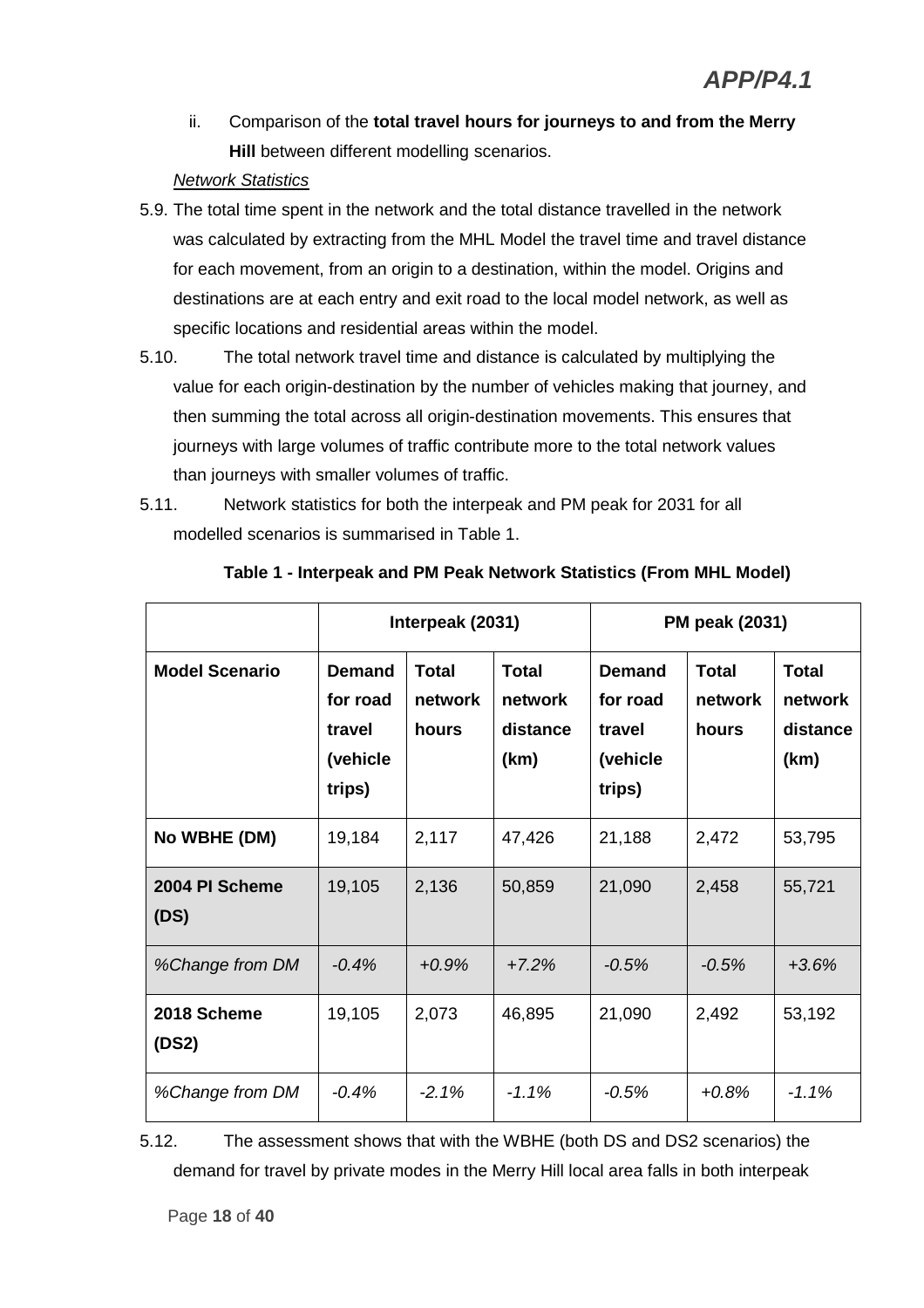and PM peak period. This is a reflection of the demand shift to the Metro and any consequent effects on traffic flow in the area around Merry Hill.

- 5.13. During the interpeak period with the DS scenario in place, despite the fall in demand, both total travel hours and travel distance increase. This suggests an increase in congestion despite the fall in demand, with the large increase in travel distance suggesting that drivers are taking longer routes to their destination to avoid particular congestion hotspots. With the DS2 scenario, with the same demand level as the DS scenario, both total travel hours and travel distance fall compared to the Do Minimum scenario. As they fall faster than the change in demand, this suggests that the level of congestion for the drivers who remain on the network is lower in DS2 than the DM, i.e. the DS2 (2018 Scheme) scenario produces less congestion per vehicle on the network than the Do Minimum (no WBHE) scenario.
- 5.14. In the PM, the network is already congested in the Do Minimum as shown by the increase in total network hours. In the DS scenario, the total network hours falls at the same rate as the demand for travel, but the total network distance increases. This suggests that journeys are of a longer distance to avoid congestion hotspots, but that average congestion levels do not fall. In the DS2 network, total distance falls slightly but total network hours rise slightly. This suggests that drivers are choosing shorter routes with slightly more congestion. Overall the PM network is congested as compared to the interpeak network, and therefore changes are relatively small with similar levels of congestion in all scenarios.

#### *Total Travel Hours for Journeys to and from the Merry Hill*

5.15. In addition to the local network-wide statistics, the total travel hours were calculated for journeys to and from the Merry Hill Shopping Centre. For this calculation, journeys were selected if their journey began or ended at a model zone representing one of the Merry Hill car parks, as shown in **[APP/P4.3] (Appendix C, Figure 3.1, Page 447).** The total hours spent on the local network by these vehicles is given in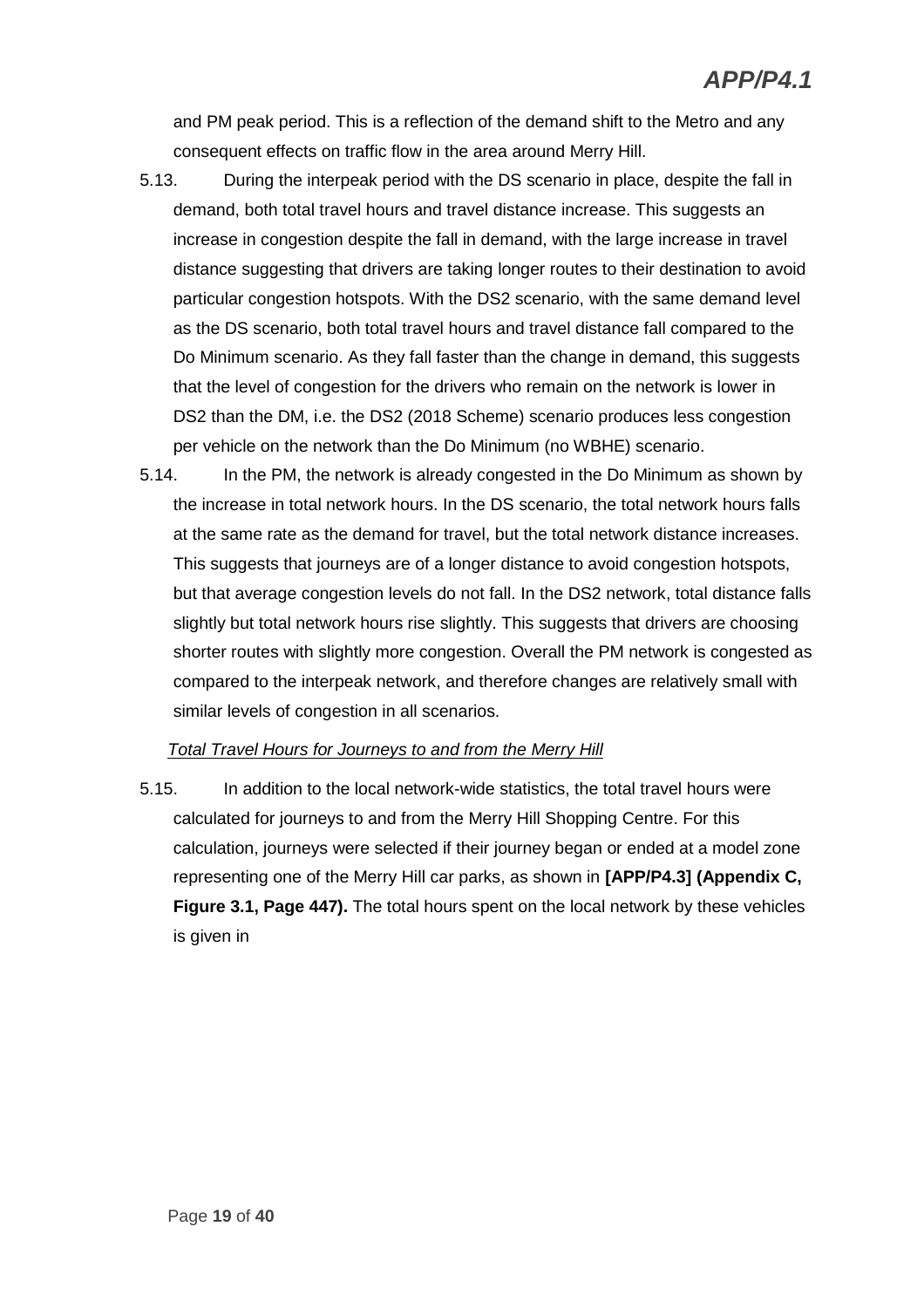5.16. Table 2.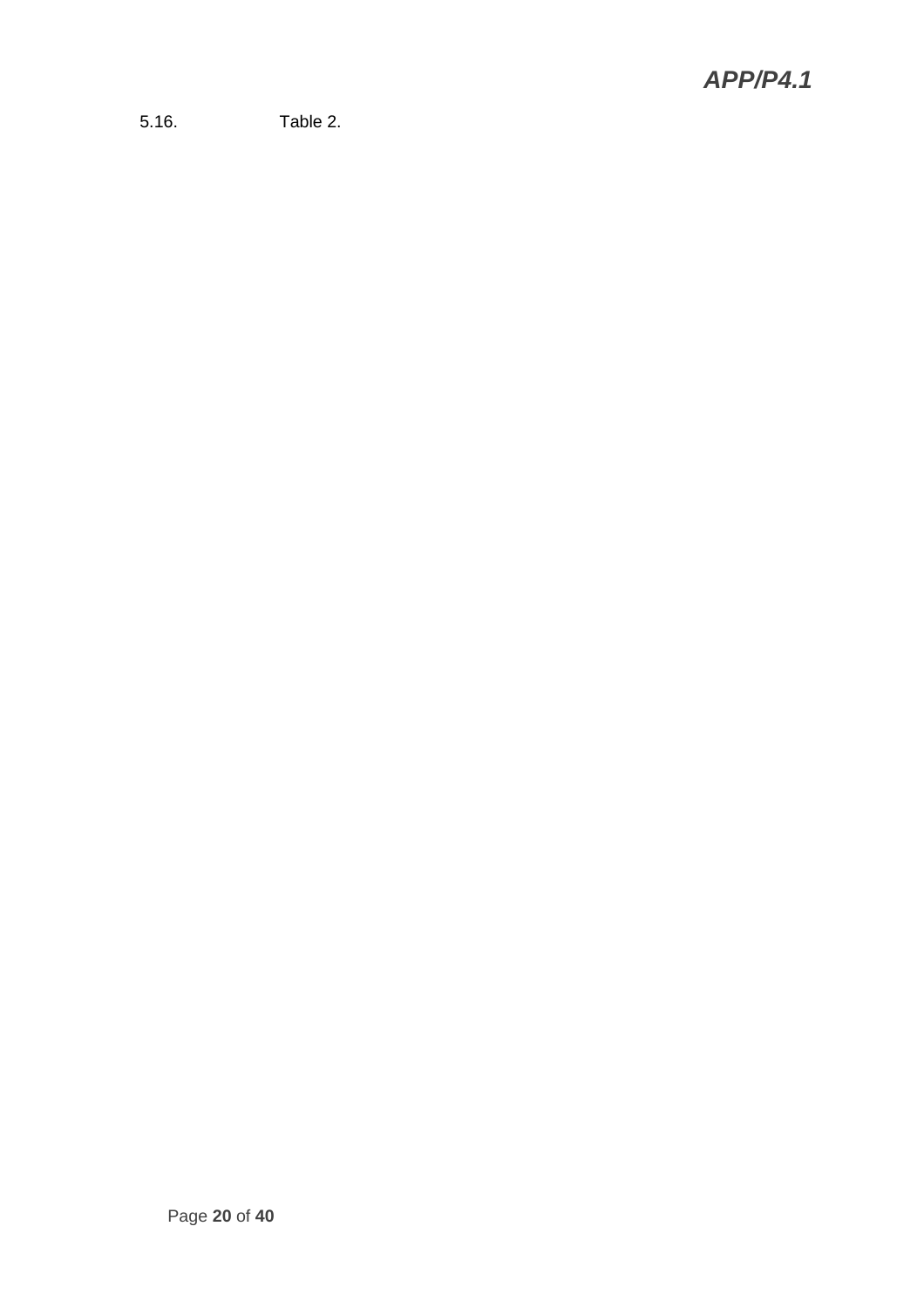| <b>Model Scenario</b> | Interpeak (vehicle hours) | <b>PM Peak (vehicles</b><br>hours) |
|-----------------------|---------------------------|------------------------------------|
| No WBHE (DM)          | 611                       | 629                                |
| 2004 PI Scheme (DS)   | 630                       | 650                                |
| 2018 Scheme (DS2)     | 603                       | 640                                |

#### **Table 2 - Time spent by traffic to and from Merry Hill zones**

- 5.17. In both model periods, the total hours spent by Merry Hill traffic rises in the DS from the DM. In the interpeak, the DS2 value falls below that of the interpeak DM, reflecting the lower level of traffic in the network as a whole. In the PM, the total hours spent in the DS2 is slightly higher than the DM. This is a reflection of the congested network, and the impact caused by any change to the network. For DS2 the total hours spent is however lower than that in DS scenario. This is due to lower level of reassignment within the wider network for DS2 scenario. Additionally, this maintains the current access arrangements for all vehicles, including deliveries and servicing.
- 5.18. Overall network conditions will be improved in the DS2 scheme, as the PM period represents a small amount of time in the day. For the majority of the day network traffic conditions are closer to those in the interpeak model. The interpeak shows a decrease in total travel time both for general traffic on the network, and for traffic making journeys to and from Merry Hill.

## *Local Area Wide Assessment of the current proposed scheme (2018 scheme) on Links (roads) and Nodes (junctions)*

- 5.19. A comparison of the modelled flows and the node capacity, a proxy measure used for the amount of delay experienced at each node (junction) between the No WBHE (DM) and the current proposed With WBHE (2018 scheme or DS2) is used to assess the impact of WBHE on the local area in the vicinity of Merry Hill. This is presented in detail in **[APP/P4.3] (Appendix C)** and summarised in the following sections.
- 5.20. The difference in flows between for interpeak and PM peak in 2031 can be seen in **[APP/P4.3] (Appendix C, Figure 4.5 and Figure 4.6 respectively ;Pages 452 and 453)**. Traffic flow changes are shown for each scenario, showing how the number of vehicles on each road changes in each option. In each diagram, a green line and figure indicates that traffic volumes increase, whereas a red line and figure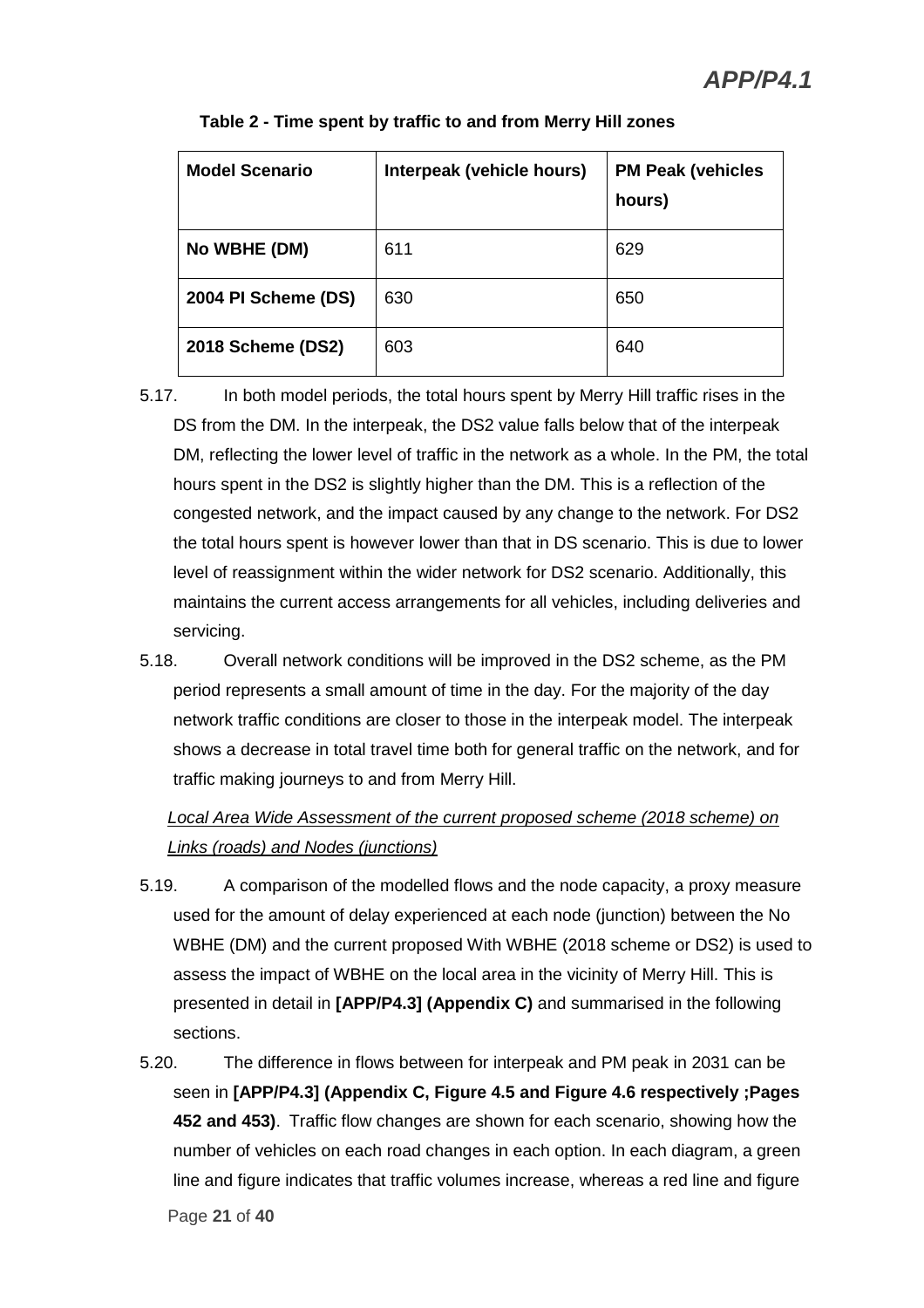indicates that traffic volumes decrease. The width of the line indicates the magnitude of the change, with the figure in boxes showing the numerical difference in vehicle flow. The new signal junctions for the Metro have caused some rerouting in both modelled time periods. In the No WBHE (DM) scenario, vehicles use Level Street and The Embankment to access Merry Hill shopping centre. With WBHE (DS2), some vehicles re-route via Central Way or The Boulevard due to the signal junction at The Embankment/ Level Street. This also causes some reassignment of traffic through the High Street/ Mill Street junction in Brierley Hill town centre and along Mill Street.

- 5.21. Node capacity plots, showing the maximum volume capacity ratio (v/c) of turns for the No WBHE (DM) and the with WBHE (DS2) for interpeak can be seen in **[APP/P4.3] (Appendix C ;Figure 5.1 and Figure 5.5 respectively Page 455.and Page 461 respectively)**. The comparison between the two scenarios for key junctions, shows that most of the junctions with WBHE in operation work within capacity in 2031. Modelling results show that the following junctions, whilst operating within capacity, show a slight deterioration in performance for one or more turn movements, between the two scenarios. These junctions will continue to operate, but with some queuing in the congested period for one of more turning movement of traffic. These junctions are:
	- Level Street/ The Embankment (maximum v/c of right turn from Level Street (West) to the Embankment changes from 53% to 91% from no WBHE (DM) to with WBHE (DS2) scenario); and
	- Merry Hill/ The Boulevard (maximum v/c of right turn from Boulevard on to Merry Hill changes from 88% to 91% from no WBHE (DM) to with WBHE (DS2) scenario).
- 5.22. Similar node capacity plots, for the No WBHE (DM) and the with WBHE (DS2) for PM peak can be seen in **[APP/P4.3] (Appendix C; Figure 5.2 and Figure 5.6 respectively ;Page 456 and 463 respectively)**. Similar to the IP, the comparison between the two scenarios for key junctions, shows that most of the junctions work within capacity in 2031, with the WBHE being in operation. Modelling results show that the following junctions in the vicinity of Merry Hill, whilst operate within capacity, they show a slight deterioration in performance for one or more turn movements, between the two scenarios. These junctions will continue to operate, but with some queuing in the congested period for one of more turning movement of traffic. These junctions are: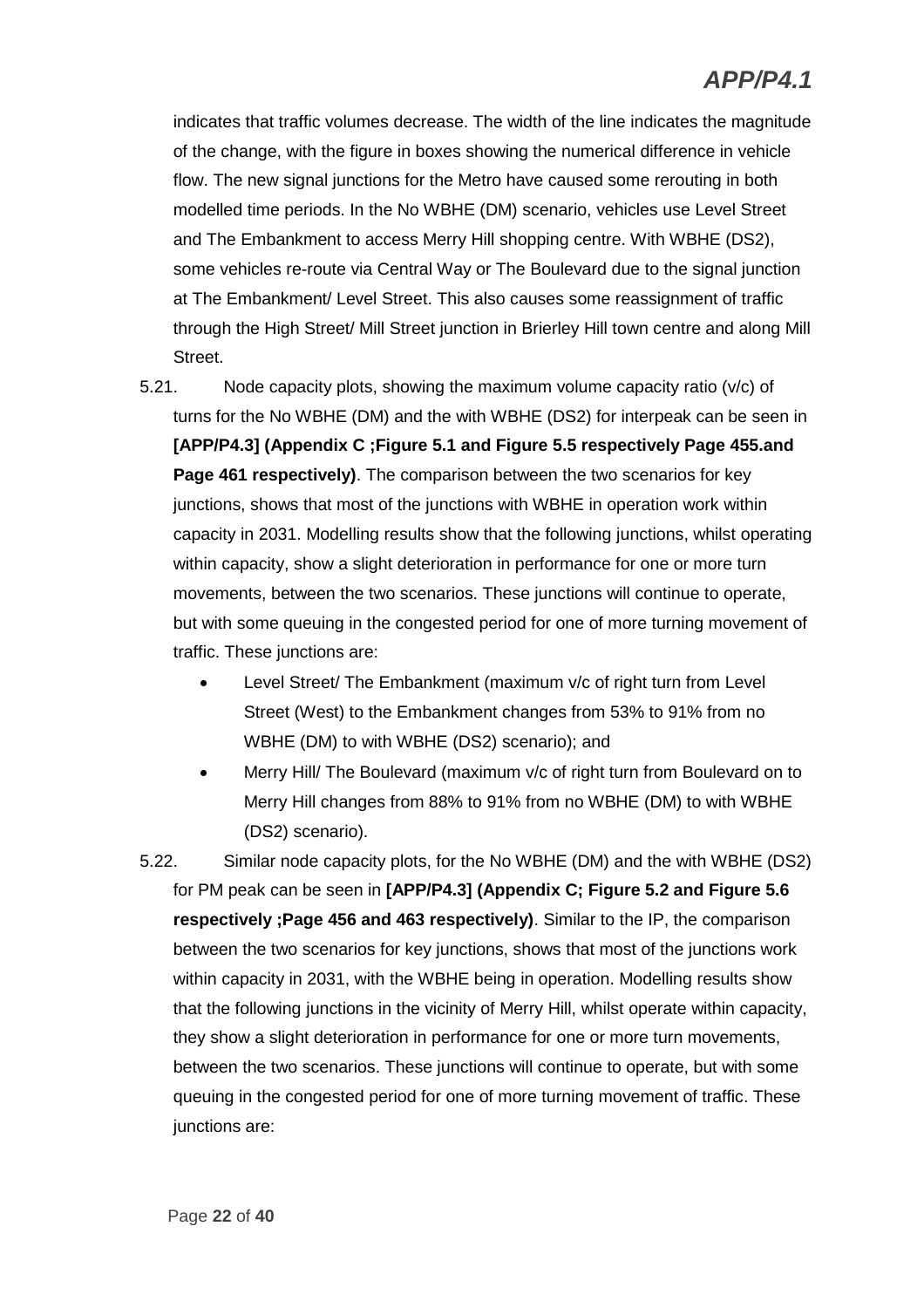- Level Street/ The Embankment (maximum v/c of north entrance from Waterfront Way changes from 76% to 80% from no WBHE (DM) to with WBHE (DS2) scenario);
- Mill Street/ The Boulevard (maximum v/c on Mill Street southbound approach changes from 76% to 80% and on The Boulevard northbound approach maximum v/c changes from 78% to 82% from no WBHE (DM) to with WBHE (DS2) scenario respectively) ;
- Dudley Road/Venture Way (maximum v/c of the Dudley Road approach changes from 92% to 99% from no WBHE (DM) to with WBHE (DS2) scenario); and
- Merry Hill/ The Boulevard (maximum v/c of right turn from Boulevard on to Merry Hill changes from 84% to 88% from no WBHE (DM) to with WBHE (DS2) scenario).
- 5.23. In summary, the assessment of the strategic impact of WBHE on the network around Intu Merry Hill, has shown that:
	- i. At the local area wide level, the WBHE scheme during interpeak produces less congestion per vehicle on the network than the no WBHE scenario. During the PM peak, total distance falls slightly (1.1% decrease) but total network hours rise slightly (0.8% increase). Overall the PM network is congested as compared to the interpeak network, and therefore changes are relatively small with similar levels of network performance in both the no WBHE and with WBHE scenarios;
	- ii. The network conditions for journeys to and from the Merry Hill shopping centre will be improved in the interpeak period and will be slightly slower in the PM peak with WBHE scheme. Given the PM period represents a small amount of time in the day and for the majority of the day network traffic conditions are closer to those in the interpeak model, it is expected that there will be an overall improvement for journeys to and from the Merry Hill;
	- iii. Introducing the signalised junction at Level Street/ The Embankment causes some reassignment of traffic, with some impacts on junction performance of three junctions in the network in the vicinity of Merry Hill;
	- iv. The changes to junction performance is limited to small increases in the Volume/Capacity ratios. These junctions will still work satisfactorily (maximum v/c being within 95% for majority of the identified junctions) but with some queuing in congested period for one or more turning movements.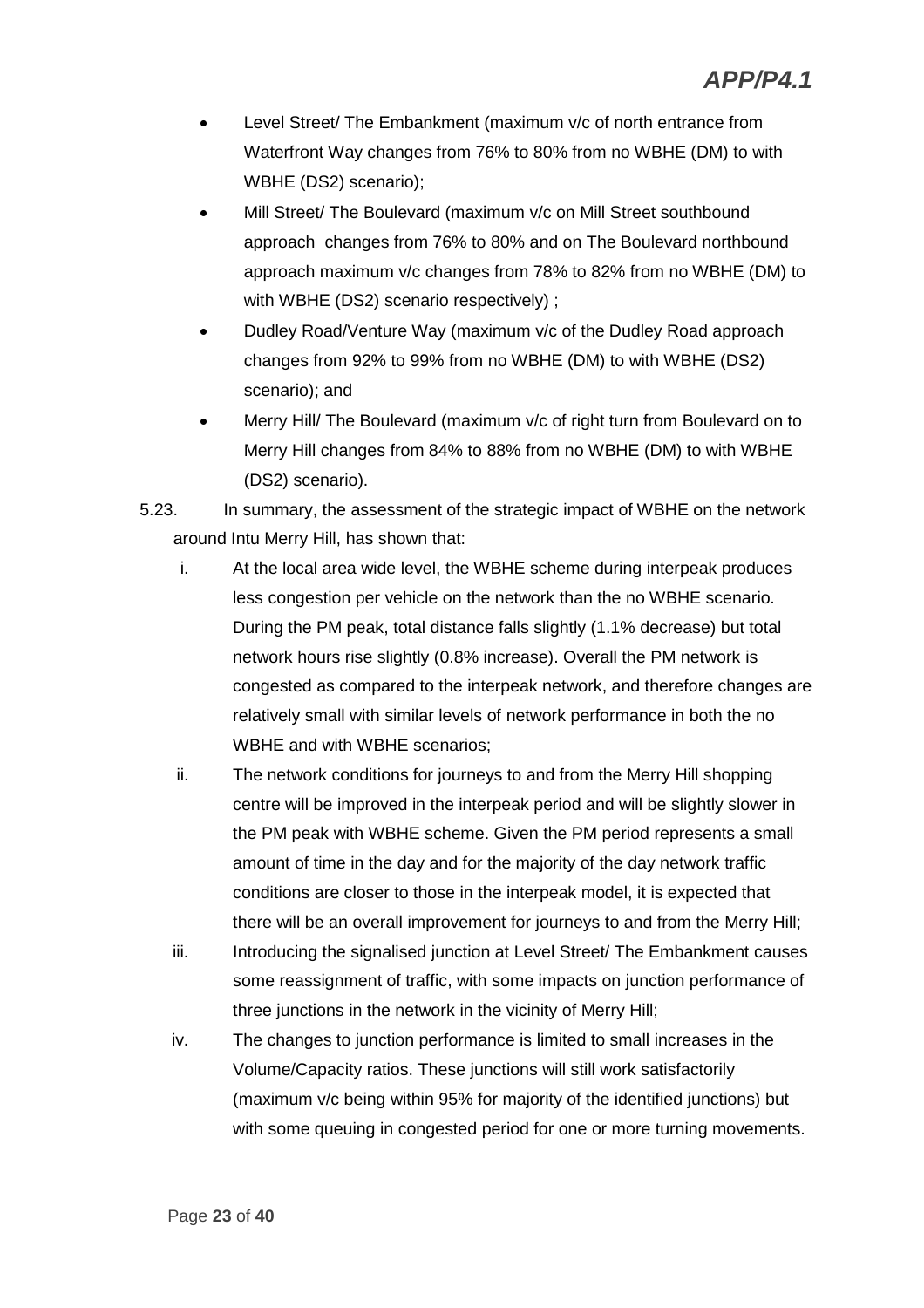This is likely to be managed by optimising signal timings at these junctions to increase the overall throughput of traffic;

- v. The WBHE scheme (2018 scheme) proposals maintain access to Intu Merry Hill for all vehicles, including car borne trips, deliveries and servicing. The only movement that will not be possible will be the U-turn movement as with WBHE scheme the level Street/ Embankment will be converted to a signalcontrolled junction from a roundabout. Analysis of the turn count data presented in **[APP/P4.3] (Appendix E)** shows that these movements are marginal; and
- vi. The pedestrian access will be safer with provision of controlled crossing facilities at the newly introduced traffic signals on all arms at Level Street/ The Embankment junction.

#### *Identified Key Areas for Operational Modelling*

- 5.24. Based on the analysis of the local area-wide impacts of WBHE there were four junctions that were identified in the vicinity of Merry Hill, where the WBHE scheme had an impact on the overall junction performance. These were Level Street/ The Embankment, Mill Street/ The Boulevard, Dudley Road/Venture Way and Merry Hill/ The Boulevard. Early engagement with Intu Merry Hill and DMBC (email from Intu's Technical Consultant and Dudley MBC dated 9th March 2018) **[APP/P4.3] (Appendix B)**, suggested that given the close proximity of these junctions with the upstream and downstream junctions, it was important to include additional junctions for a more detailed junction performance analysis using microsimulation traffic modelling. This was to ensure that the interactions between junctions was appropriately assessed.
- 5.25. The following nine junctions were identified for undertaking more detailed operational modelling. These are:
	- a) Dudley Road/ Venture Way
	- b) High Street/ Level Street
	- c) Venture Way/ Level Street
	- d) The Embankment/ Level Street
	- e) Pedmore Road/ Level Street
	- f) Mill Street/ Venture Way
	- g) Mill Street/ The Boulevard
	- h) Merry Hill/ The Boulevard
	- i) Thorns Road (A4036)/ Mount Pleasant (A4100)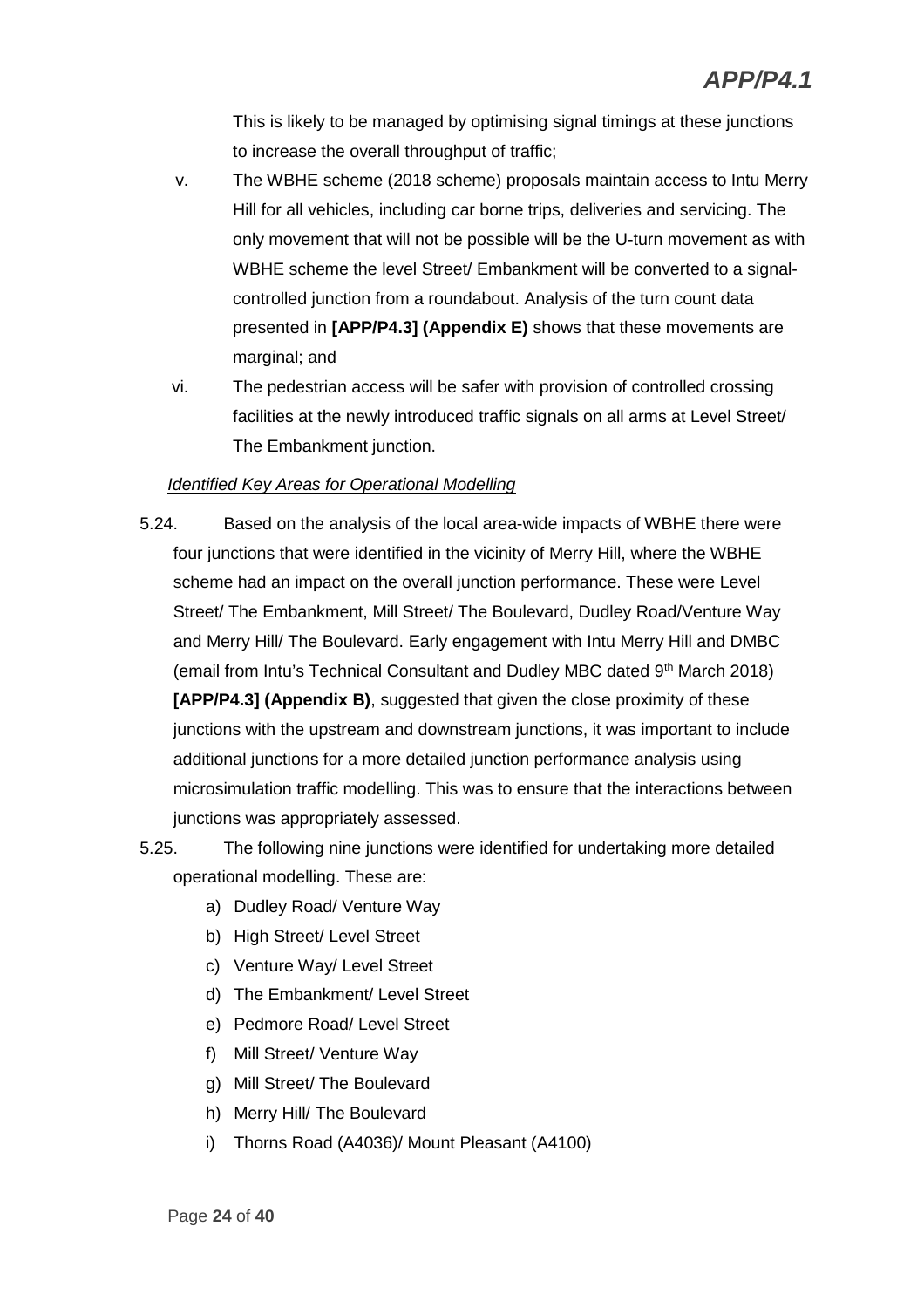5.26. Further detailed assessment of the impact of WBHE on the performance of the junctions was undertaken using microsimulation modelling. Use of microsimulation modelling was considered to be the appropriate approach as it has the ability to model the interaction between junctions with regards to queues impacting the junctions upstream, which is a limitation of the isolated junction modelling tools such as Junctions 9 and LinSig. The results of this assessment are presented in Section 6 of my evidence.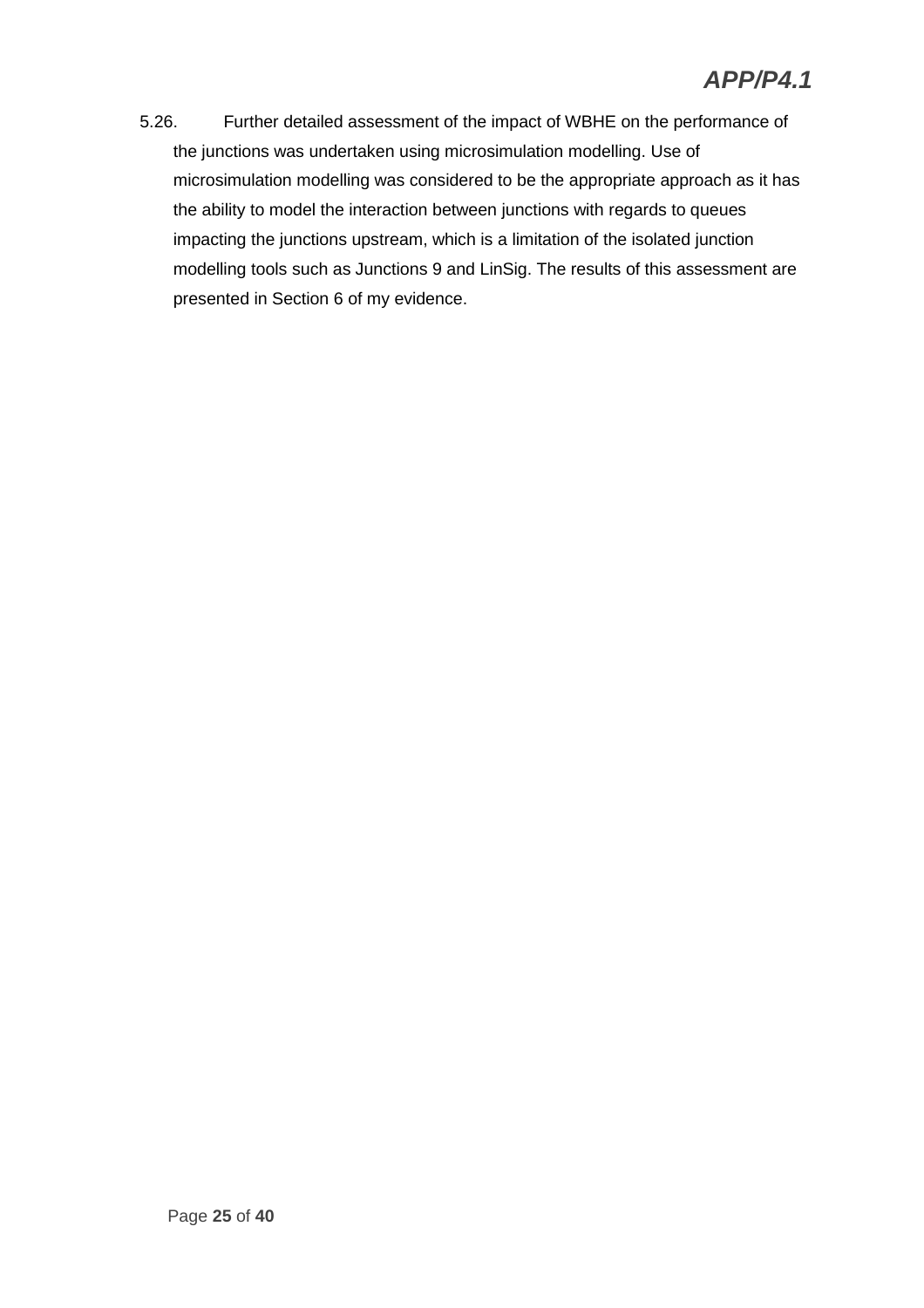## **6. Operational impact at the identified "key areas" for the WBHE Scheme Key Area Transport Modelling**

- 6.1. Microsimulation modelling using VISSIM, an industry acknowledged transport modelling package, has been undertaken to capture the detailed impact of WBHE on the key areas (junctions) identified and as listed in paragraph 5.25. Microsimulation transport modelling was used to ensure that impact of any blocking back from a junction to an upstream junction can be analysed.
- 6.2. As per discussions with Intu Merry Hill and Dudley MBC, MMA developed key area transport models for three parts of the network in the vicinity of Intu Merry Hill. This is shown in **[APP/P4.3] (Appendix F (Figures 1.1, Page 488)** and listed below:
	- i. Key Area Level Street Model Including junctions Dudley Road/ Venture Way, High Street/ Level Street, Venture Way/ Level Street, The Embankment/ Level Street and Pedmore Road/ Level Street;
	- ii. Key Area Mill Street Model Including junctions Mill Street/ Venture Way and Mill Street/ The Boulevard; and
	- iii. Key Area Merry Hill Model Including junctions Merry Hill/ The Boulevard and Thorns Road (A4036)/ Mount Pleasant (A4100).
- 6.3. For each of the three Key Areas, the following scenarios have been developed using VISSIM version 10.00-11 and have been built in accordance with WebTAG guidelines for model development, calibration and validation (WebTAG Unit M3.1) **[WBHE/F25]**. All three scenarios captured the interpeak period and the PM peak period. The scenarios are listed below with further details provided in the following sections of my evidence:
	- i. *Base (2018)* The base model was calibrated against the traffic flow data collected through surveys undertaken in April 2018. The model validation was undertaken using the Traffic Master journey times and followed the WebTAG Guidelines (WebTAG Unit M3.1 ) **[WBHE/F25]**. Further details about Base (2018) model development, calibration and validation is provided in **[APP/P4.3] (Appendix F, Part A -WBHE Merry Hill Vissim Local Model Validation Report)**;
	- ii. *Do Minimum (DM) (2031)* reflects the base network but with traffic flows forecast for 2031. The forecast traffic flows have been calculated by turning movement from the MHL Model. Rather than assigning these flows directly, to retain the integrity of the observed flows from April 2018 traffic surveys, the change in traffic volumes between the base and forecast MHL Model has been applied to the observed April 2018 flows.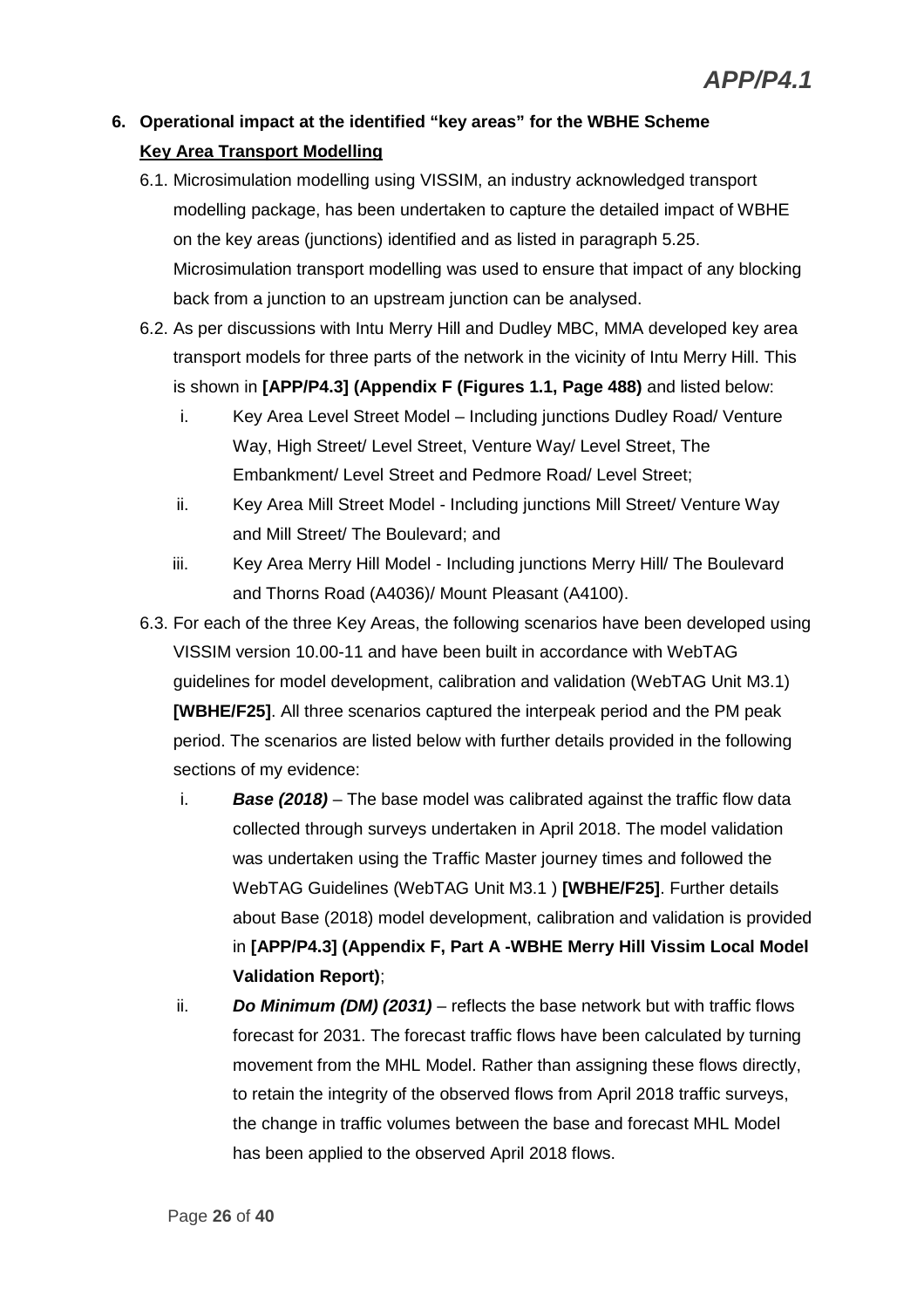- iii. Given there is only a one year difference between the base years for MHL Model (2017) and Key Area Vissim Models (2018), the growth between 2017 and 2031 from the MHL Model was applied to the 2018 observed flows used in the Key Area Models. Therefore, the Key Area Models with 2018 base year will reflect the worst-case scenario with an additional year growth in traffic allowed for due to the MHL Model having a 2017 base year.
- iv. . **[APP/P4.3] (Appendix F; Part B WBHE Merry Hill Vissim Forecast VISSIM Modelling Report)** provides further information on the methodology used to estimate the future year flows; and
- v. *Do Something 2 (DS2) (2031)* As per the current proposed scheme (2018 scheme) summarised in paragraph 5.5 (iii) and traffic flows forecast for 2031.
- 6.4. For all the above models, 10 model runs were undertaken, and the results averaged to ensure that the randomness in driver behaviour is reflected in the overall results.
- 6.5. Further details on Key Area Transport Models can be found in **[APP/P4.3] (Appendix F (Part A - WBHE Merry Hill VISSIM; Local Model Validation Report and Part B - WBHE Merry Hill Vissim Forecast Modelling Report).**

#### **Assessment Overview**

- 6.6. For each of the three Key Areas the modelled results for the No WBHE scenario (DM) and With WBHE scenario (DS2), have been compared in both interpeak and PM peak periods and presented in **[APP/P4.3] (Appendix F Part B - WBHE Merry Hill Vissim Forecast Modelling Report)**.
- 6.7. Table 3 summarises the average delay encountered by each vehicle passing through the Key Areas modelled in both inter-peak and PM peak for the No WBHE (DM) and with WBHE (DS2) scenarios. As can be seen for both the Level Street and Mill Street Key Areas, there is lower or similar level of average delay per vehicle for both time periods. For Merry Hill Key Area, whilst the average delay per vehicle is reduced with WBHE in the PM peak, there is an increase of 23 seconds average delay per vehicle with WBHE in the interpeak. This increase is attributed to the reassignment of modelled traffic to Mount Pleasant (A4100) in the MHL Model.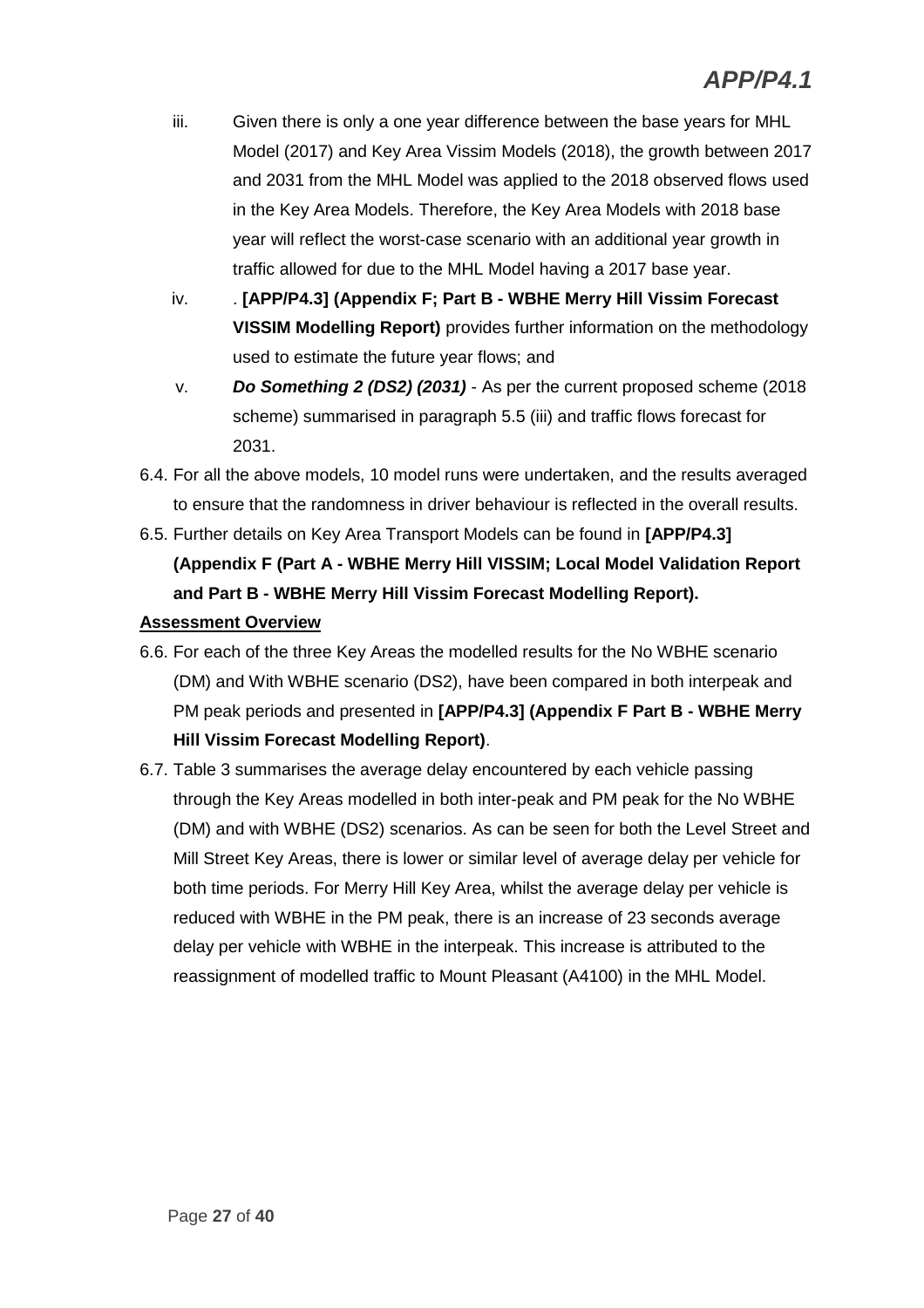| <b>Key Area Models</b>   | Inter peak     |             | <b>PM</b> peak |                  |
|--------------------------|----------------|-------------|----------------|------------------|
|                          | <b>No WBHE</b> | <b>With</b> | <b>No WBHE</b> | <b>With WBHE</b> |
|                          | (DM)           | <b>WBHE</b> | (DM)           | (DS2)            |
|                          |                | (DS2)       |                |                  |
| Level Street Model       | 114            | 89          | 152            | 141              |
| <b>Mill Street Model</b> | 91             | 92          | 111            | 98               |
| Merry Hill Model         | 126            | 149         | 285            | 238              |

#### **Table 3 - Average Delay per vehicle in seconds (2031)**

- 6.8. The key results related to comparison of the modelled journey times for With (DS2) and Without WBHE scheme (DM) for the three Key Areas by direction for both time periods are shown in **[APP/P4.3] (Appendix F ( Figures 9.1 to 9.12, Pages 529 to 535)**. The results show that for most of the modelled scenarios, the cumulative journey times for with WBHE scenario (DS2) show an improvement over the without WBHE scenario (DM) or are very similar, with the exception of Level Street Key Area in the PM peak for eastbound direction and Merry Hill Key Area in the interpeak for southbound direction.
- 6.9. The modelled journey time comparison between the With and Without WBHE (DM and DS2) scenarios for the eastbound direction in the PM peak for Level Street Key Area **[APP/P4.3]** (**Appendix F (Figure 9.3), Page 530**) shows that the overall journey time has increased by 34 seconds between scenarios. This slight increase in the overall journey times is likely to be due to a combination of introduction of signals at the Level Street/ Embankment, changes in traffic flow pattern in the local area (MHL Model) impacting changes in the turn movements in the Level Street Key Area, and optimising traffic signals in the Level Street Key Area that has improved the delays to other traffic movements at the junctions improving the overall performance of most of the junctions. This is reflected in reduction in average delay per vehicle in the PM peak by 11 seconds as shown in Table 3.
- Page **28** of **40** 6.10. The modelled journey time comparison between the With and Without WBHE (DM and DS2) scenarios for the southbound direction in the interpeak for Merry Hill Key Area **[APP/P4.3] (Appendix F (Figure 9.10, Page 534)**) shows that the overall journey time has increased by 43 seconds between scenarios. During the interpeak, the MHL Model predicts an overall increase in traffic flows through The Boulevard and Mount Pleasant junctions. The increase in southbound journey times are predicted to increase predominantly due to increased traffic flows travelling to and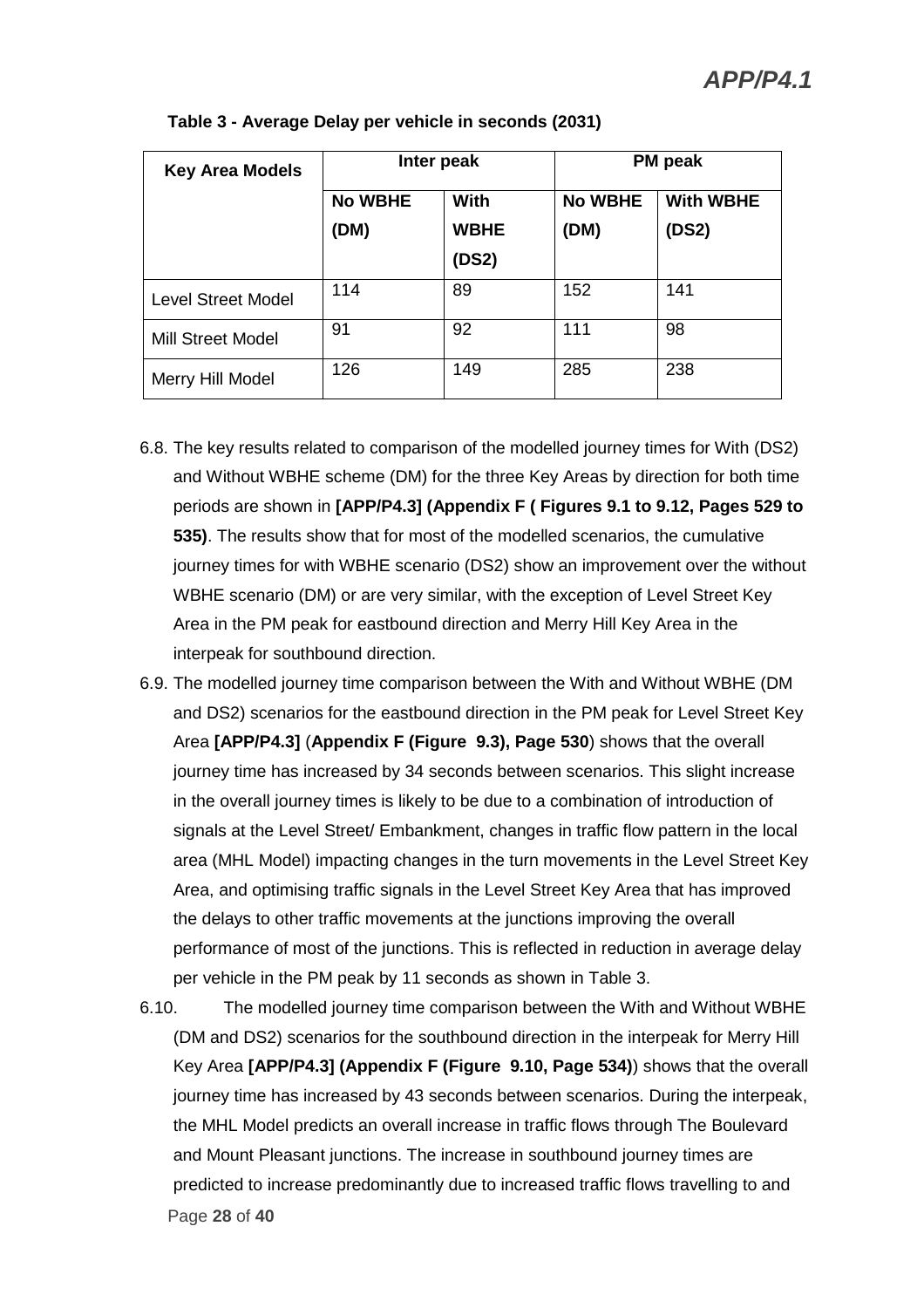from Mount Pleasant at its junction with Merry Hill (A4036). In reality the junction will still operate but will have slightly more delays reflected in increase in average delay per vehicle in Table 4.

#### **Summary**

#### *Level Street Key Area*

6.11. For the Level Street Key Area, the MHL Model predicts an overall reduction in traffic volumes as a result of reassignment to alternate routes. The reassignment is partly due to the new Level Street/ The Embankment junction. In terms of journey times along Level Street Key Area, this additional delay is largely mitigated by traffic signal timing optimisation. However, travelling eastbound in the PM peak there is a predicted increase in journey times, caused by delay at the new signals and changes in traffic patterns. The overall highway performance analysis along Level Street Key Area, which takes into account the side roads, demonstrates there is an improvement with the introduction of WBHE, with reduced average delays in the interpeak and PM peak.

#### *Mill Street Key Area*

6.12. For the Mill Street Key Area, the MHL Model predicts a small increase in traffic volumes in both peaks. Optimised signal timings in the model at Mill Street/ Venture Way largely mitigate this impact, although there is a small three second increase in average journey times for traffic travelling southbound in the PM peak. In the interpeak, the overall highway performance shows the average journey time of vehicles passing through the Key Area model increases by only one second. In the PM peak, with WBHE scenario (DS2) is predicted to operate better than without WBHE scenario (DM).

#### *Merry Hill Key Area*

6.13. For Merry Hill (A4036) Key Area, the MHL Model predicts an increase in traffic in the interpeak and a decrease in the PM peak. The increase in the interpeak is due to traffic reassigning to Mount Pleasant and results in increased southbound journey times along Merry Hill. In the PM peak the model outputs show improved journey times in both directions and improved overall highway performance.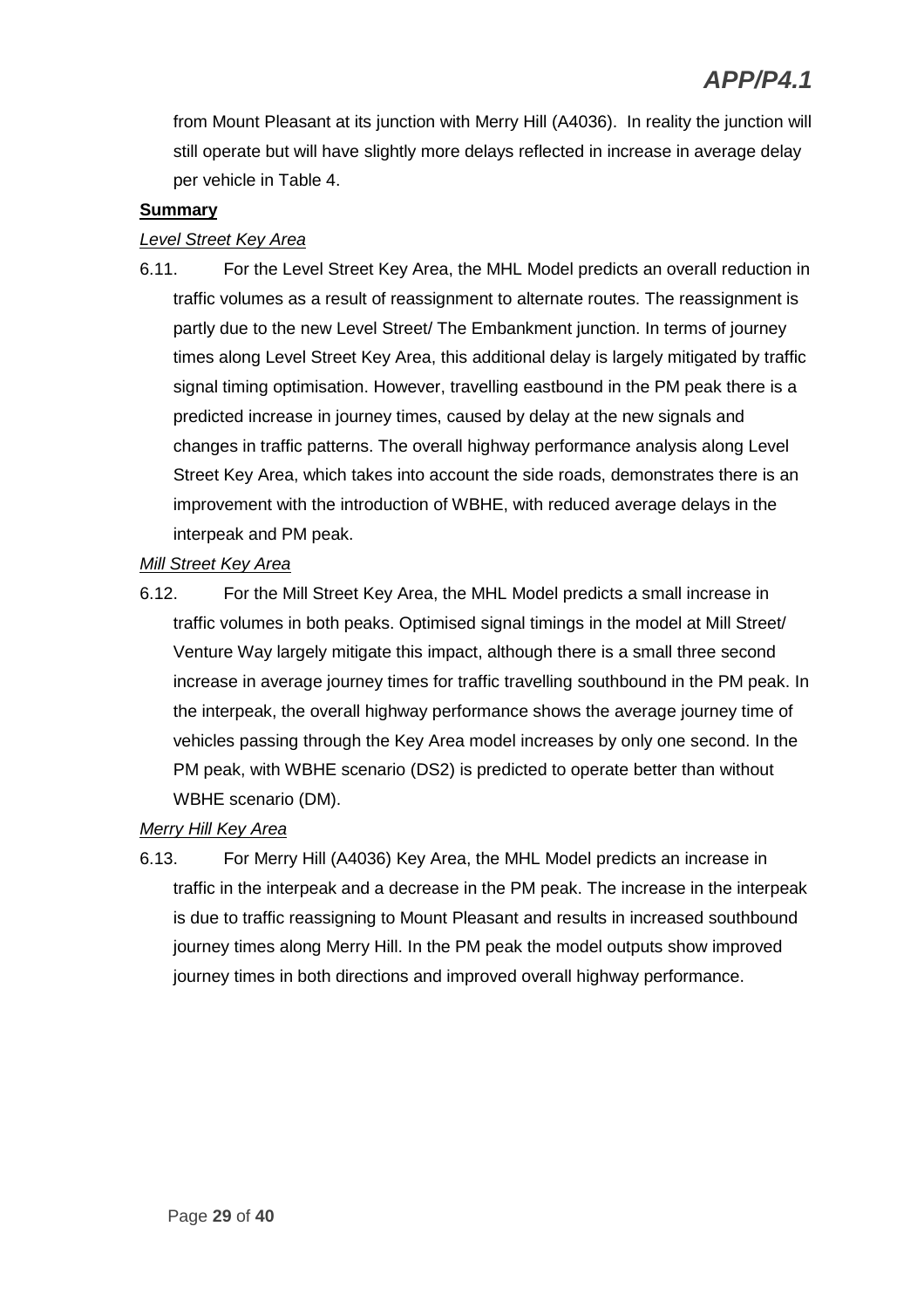#### **7. Response to objectors**

- 7.1. I have read the letters of objections and Statements of Case submitted by the objectors to the Proposed Order and set out in this section of my Proof of Evidence is my understanding of their points of concern and an overview and summary of how West Midlands Combined Authority is addressing the issues raised in relation to each concern.
- 7.2. I have sought to respond to the major points raised in relation to my area of expertise, and where I am silent on any minor issues that does not mean that I agree with the points raised in the objection.
- 7.3. My evidence responds to the objection raised by:
	- **OBJ/07 Jessops Europe Limited**
	- **OBJ/10 Intu**
	- **OBJ/11 Waterstones Ltd**
	- **OBJ/15 MFG**
	- **OBJ/20 and OBJ/20/W1 McDonalds**
	- **OBJ/21 Argos Ltd**
	- **OBJ/22 and OBJ/W.1.1-1.4 TJX UK**

The specific matters within the objections listed above that my evidence addresses are:

#### Objection of Jessops Europe Limited (Number OBJ 07)

- 7.4. This objector occupies a retail unit at the Merry Hill Shopping Centre in Brierley Hill and is concerned about the potential exercise of Order powers on two roads which serve the shopping centre (The Embankment (plot 336)) and Central Way (plot 337)) over which it has rights of access in common with others.
- 7.5. The objector is concerned that WMCA has provided insufficient detail as to how construction impacts will be mitigated and that it has no legally binding commitment that there will be continued access along The Embankment. The extent to which The Embankment is affected by the construction is covered in my colleague Mr. Ian Collin's evidence **[APP/P3.1]**.
- 7.6. As stated earlier in my proof, there is no intention to permanently change the layout or functionality of The Embankment road following the works, other than at its junction with Level Street, which will become a permanent signalised traffic crossing, necessary to manage the safe interaction between tram and road vehicle. The impacts of the operation of the WBHE have been assessed using detailed transport modelling approach which has been discussed at all stages with Intu and DMBC and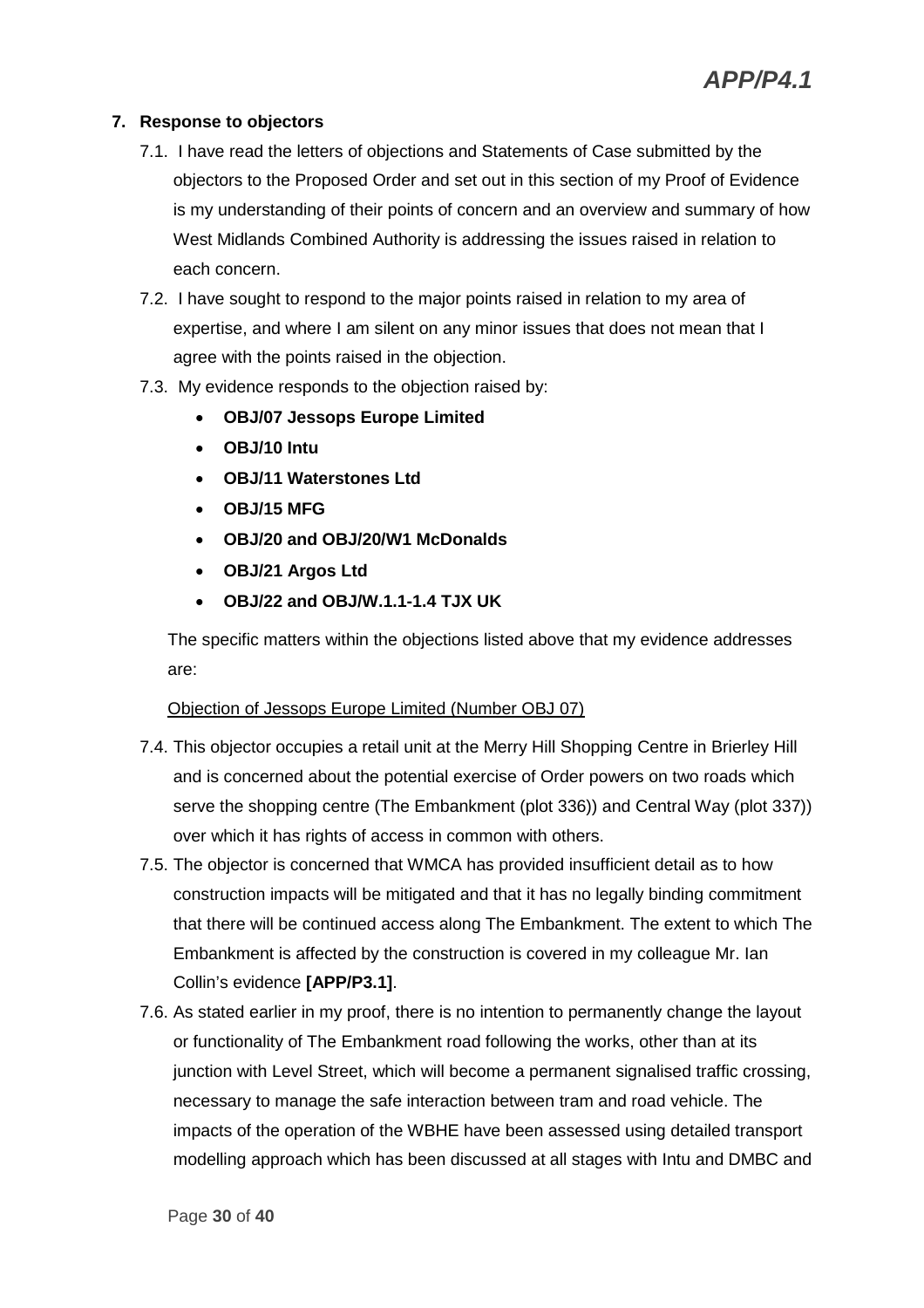presented in Sections 5 and 6 of my evidence. The transport modelling has shown no significant impacts on the highway network at this stage.

#### Objection of Intu (Number OBJ 10)

- 7.7. The objector is the owner of the Waterfront and Merry Hill Centre in Brierley Hill. The objection is wide-ranging but states at the outset that Intu does not object to the principle of a tram scheme serving communities around Brierley Hill and Wednesbury.
- 7.8. The objection is based on grounds relating to the extent of land take, lack of negotiation to acquire land, lack of detail relating to effects on the road network, and insufficient information relating to environmental impact, mitigation measures, funding and scheme design. My evidence covers the transport modelling related concerns during the operation of WBHE, with particular concerns related to accesses and construction covered by my colleague Mr. Ian Collins in his evidence **[APP/P3.1].**
- 7.9. The specific concerns raised in the objection of Intu **[OBJ/10]**, that my evidence has addressed are related to:
	- i. Effect on vehicle and pedestrian movements to Merry Hill Shopping Centre;
	- ii. Impact on the vehicle access to the centre from the Level Street Roundabout with Waterfront Way South and The Embankment;
	- iii. Change to vehicle access routes for car borne trips to the shopping centre as well as routing for delivery and service vehicles; and
	- iv. Lack of consideration given to changes to parking locations/arrangements.

#### *Effect on vehicle and pedestrian movements to Merry Hill Shopping Centre*

7.10. Detailed traffic modelling has been undertaken in response to concerns raised by Intu during discussions with WMCA about the impacts of operation of the WBHE. As summarised in Sections 5 and 6 of my evidence this has been undertaken at a local area wide level and a more detailed impact on operation of junctions in the vicinity of Merry Hill. This approach to undertaking this modelling involved discussions with Intu and DMBC at every stage and demonstrates that the road network in the vicinity of the Waterfront and Merry Hill Shopping Centre will operate within capacity or no worse than in the Without WBHE scenario in the forecast year of 2031 with any localised impacts being reduced so far as reasonably practicable, subject to detailed design.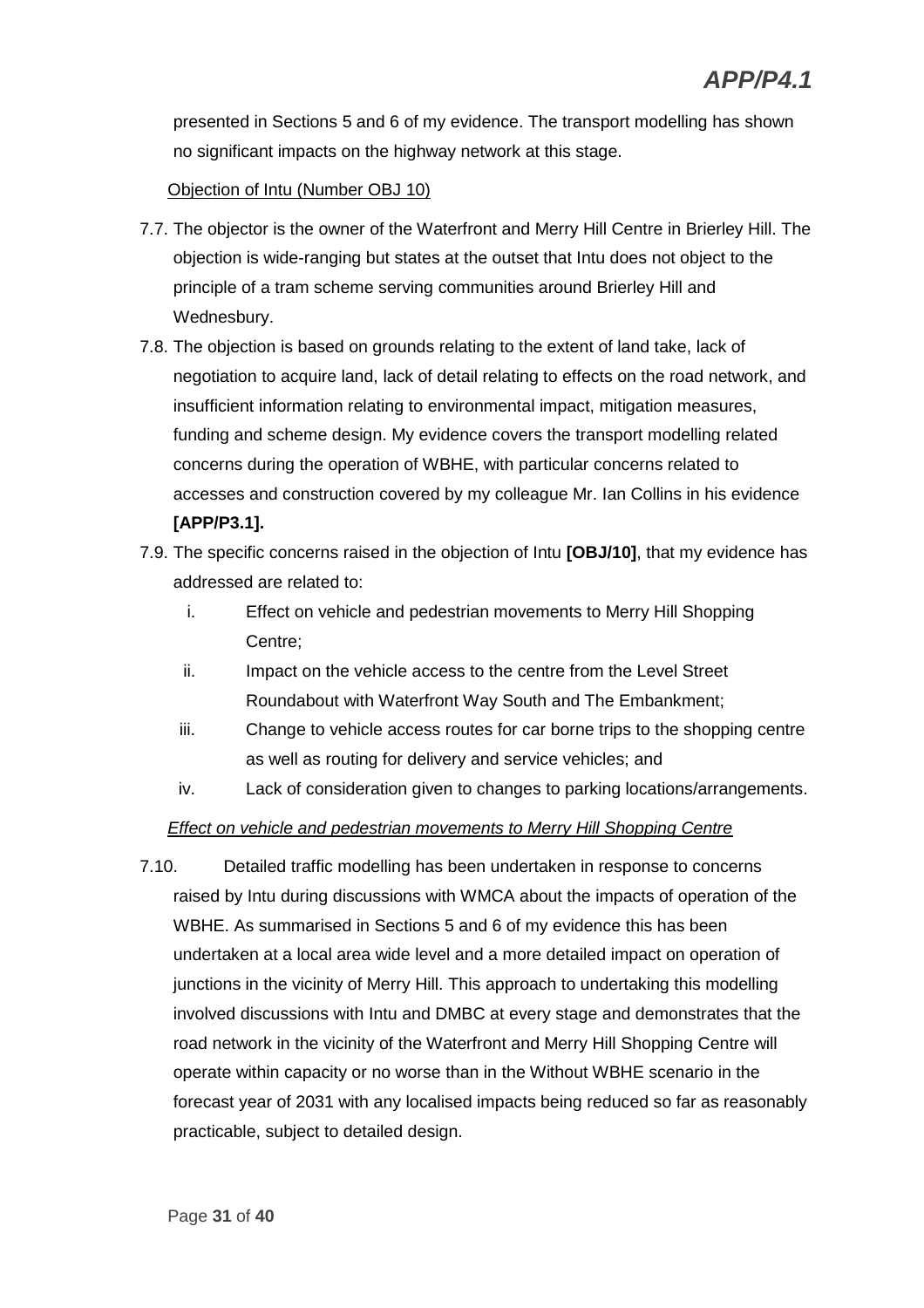- 7.11. Introducing signalised junction at Level Street/ The Embankment causes some reassignment of traffic, with some impacts on junction performance of three junctions in the network in the vicinity of Merry Hill. However, at the local area wide level this is balanced out by improvements elsewhere in the network.
- 7.12. The WBHE Scheme will enhance pedestrian access by making safe provision of controlled pedestrian crossing facilities at the newly introduced traffic signals on all arms at the Level Street/ The Embankment junction.

#### *Impact on access, including accessing parking locations*

- 7.13. There is no intention to permanently change the layout or functionality of The Embankment road following the works, other than at its junction with Level Street, which will become a permanent signalised traffic crossing, necessary to manage the safe interaction between tram and road vehicle.
- 7.14. The vehicle access to the Merry Hill centre from Level Street roundabout with Waterfront Way South and The Embankment will continue to be as existing. The WBHE scheme proposals maintain access to Intu Merry Hill for all vehicles, including car borne trips, deliveries and servicing. The only movement that will not be possible will be the U-turn movement as the Level Street/ The Embankment as it will be converted to a signal-controlled junction from a roundabout. Analysis of the turn count data **[APP/P4.3] (Appendix E, Pages 478 and 479)** shows that these movements are marginal, therefore having little impact on the overall access. With WBHE in operation, no changes to access arrangements to Merry Hill parking locations/arrangements are proposed.
- 7.15. Additionally, the introduction of the WBHE will provide a high-capacity, highquality, reliable public transport system to allow access for staff and customers to and from Merry Hill reducing the need for travel by car.

#### Objection of Waterstones Booksellers Limited (Number OBJ 11)

- 7.16. This objector occupies two retail units at the Merry Hill Shopping Centre in Brierley Hill and is concerned about the potential exercise of Order powers on two roads which serve the shopping centre (The Embankment (plot 336) and Central Way (plot 337)) over which it has rights of access in common with others.
- 7.17. The objector is concerned that WMCA has provided insufficient detail as to how construction impacts on Waterstones will be mitigated and that it has no legally binding commitment that there will be continued access along The Embankment. The extent to which The Embankment is affected by the construction is covered in my colleague Mr. Ian Collin's evidence **[APP/P3.1]**.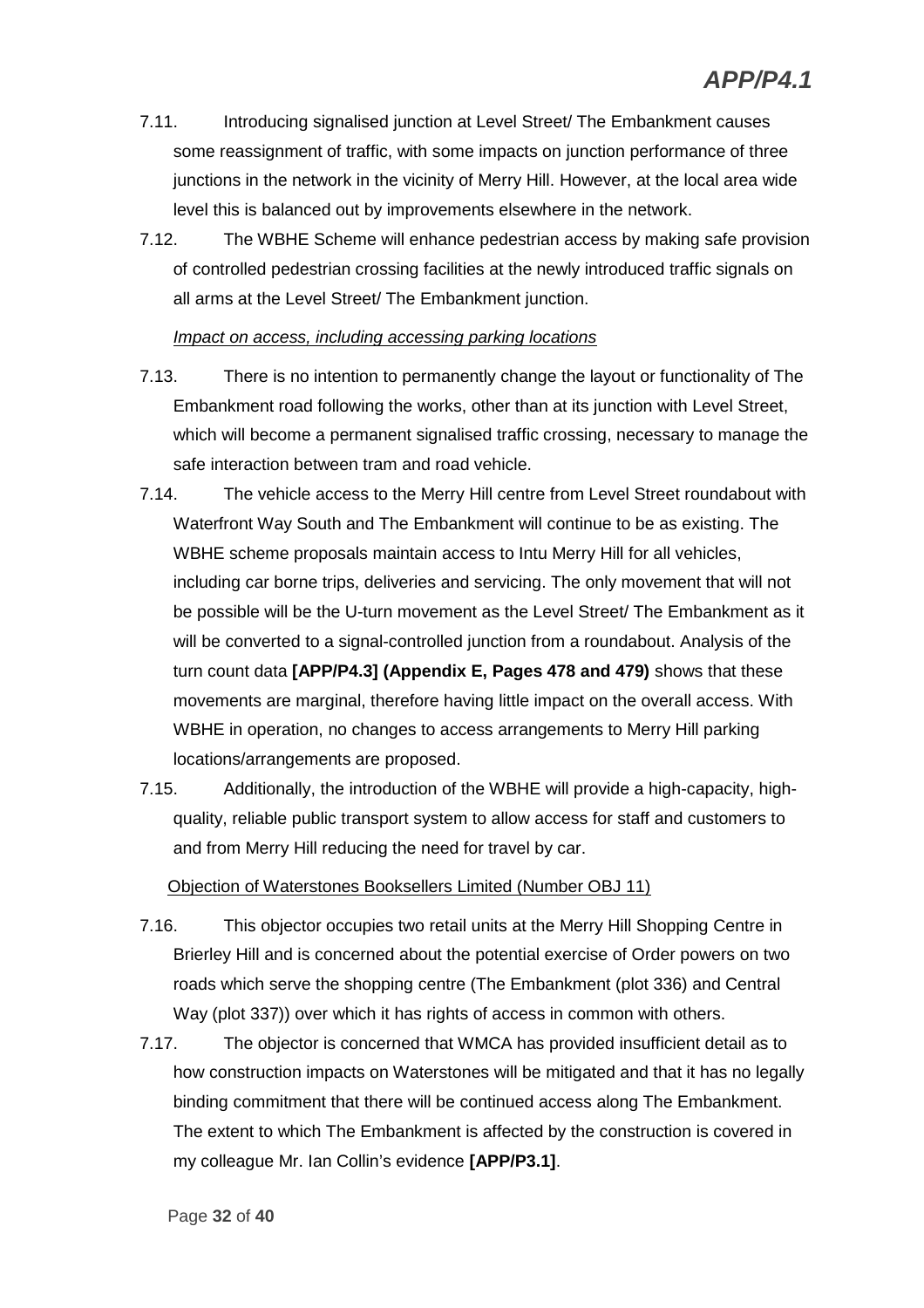7.18. There is no intention to permanently change the layout or functionality of The Embankment road following the works, other than at its junction with Level Street, which will become a permanent signalised traffic crossing, necessary to manage the safe interaction between tram and road vehicle. The impacts of the operation of the WBHE have been assessed using detailed transport modelling approach which has been discussed at all stages with Intu and Dudley MBC and presented in Sections 5 and 6 of my evidence. The transport modelling has shown no significant impacts on the highway network at this stage.

#### Objection of MFG (Number OBJ 15)

- 7.19. The objection is made by the previous owner of the property, Malthurst, and maintained by MFG relating to concerns that the WBHE will have an adverse impact on the Merry Hill Service Station and any other property owned by MFG in the vicinity that will be directly or indirectly affected by the scheme.
- 7.20. Malthurst Group was served in respect of plot 336 (The Embankment), which is a private road. The Proposed Order would authorise WMCA to permanently acquire The Embankment and to acquire rights over Central Way in common with existing users.
- 7.21. Since the objection was lodged the property has been sold. Despite seeking confirmation of the new owner's identity and agents from Malthurst's agent, this was only provided on 6 December 2018 and WMCA is now in contact with the agent for the new owner, MFG.
- 7.22. Plot 336 includes land as well as The Embankment road and it is intended that a tram stop will be constructed at this location. Following its temporary use for construction The Embankment will be reinstated as a two-way access road for all traffic.
- 7.23. The extent to which The Embankment is affected by the construction of the WBHE will be reduced so far as reasonably practicable, subject to detailed design, but this is one of a number of routes available to the property. This has been covered in my colleague Mr. Ian Collin's evidence **[APP/P3.1]**.
- 7.24. There is no intention to permanently change the layout or functionality of The Embankment road following the works, other than at its junction with Level Street, which will become a permanent signalised traffic crossing, necessary to manage the safe interaction between tram and road vehicle. The impacts of the operation of the WBHE have been assessed using detailed transport modelling approach which has been discussed at all stages with Intu and DMBC and presented in Sections 5 and 6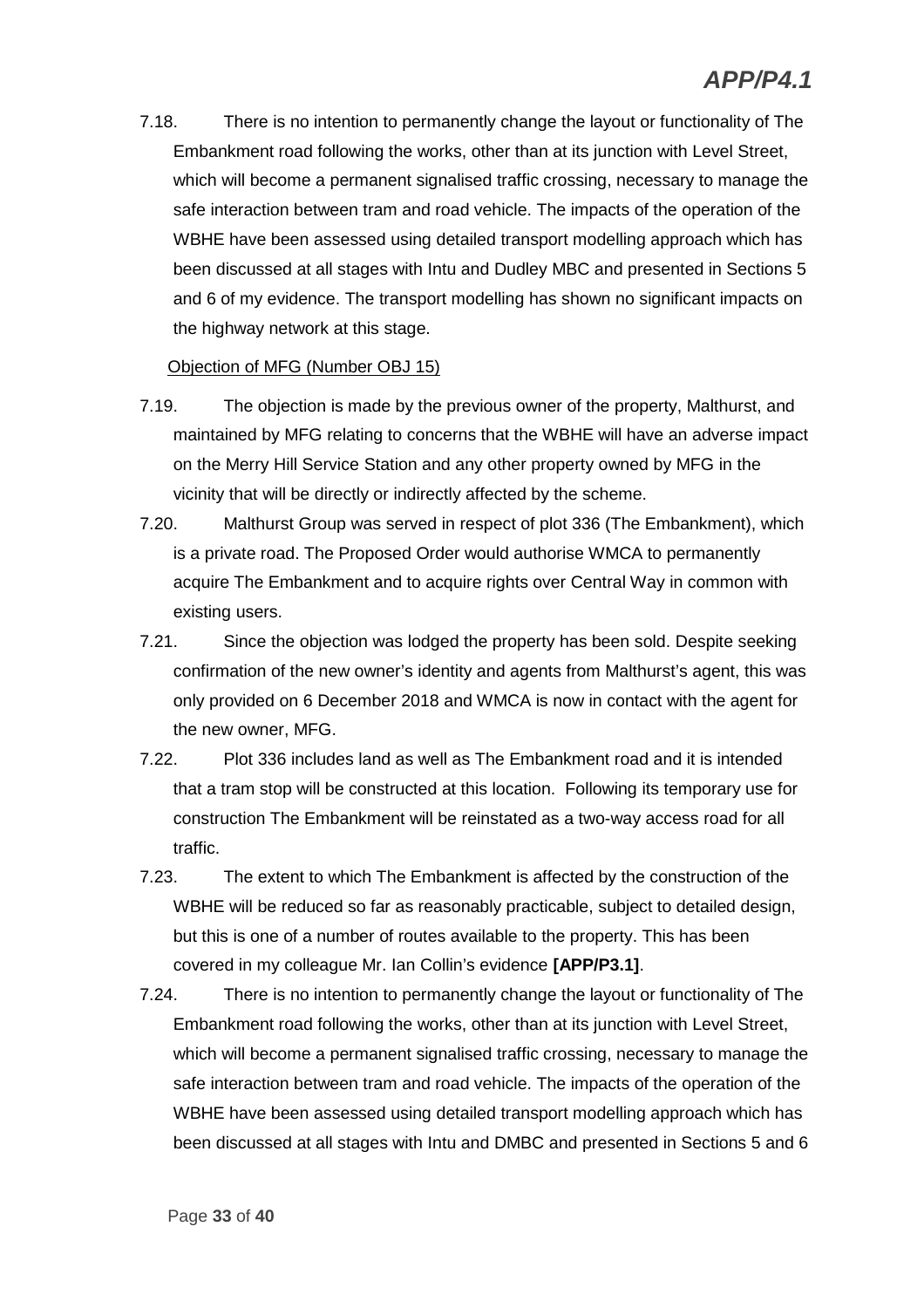of my evidence. The transport modelling has shown no significant impacts on the highway network at this stage.

Objection of McDonalds (Number OBJ 20 and OBJ/20/W1)

- 7.25. This objection is on behalf of McDonalds and its franchisees, Astrad Limited and AR Sirkhat. The objector occupies two units at the Merry Hill Shopping Centre. It is concerned about the impacts of the scheme and sought assurances regarding access over plots 336 and 337 (The Embankment and Central Way) in Brierley Hill.
- 7.26. The extent to which The Embankment is affected by the construction and operation of the WBHE will be reduced so far as reasonably practicable, subject to detailed design, but this is one of a number of routes available to the objector and its customers to gain access to and egress from the Merry Hill Shopping Centre.
- 7.27. There is no intention to permanently change the layout or functionality of The Embankment road following the works, other than at its junction with Level Street, which will become a permanent signalised traffic crossing, necessary to manage the safe interaction between tram and road vehicle. The impacts of the operation of the WBHE have been assessed using detailed transport modelling approach which has been discussed at all stages with Intu and Dudley MBC and presented in Sections 5 and 6 of my evidence. The transport modelling has shown no significant impacts on the highway network at this stage.

#### Objection of Argos Limited (Number OBJ 21)

- 7.28. This objector occupies a unit at the Merry Hill Shopping Centre in Brierley Hill. It is concerned about the impacts of the scheme, and sought assurances regarding access over plots 336 and 337 (The Embankment and Central Way) in Brierley Hill
- 7.29. The extent to which the Embankment is affected by the construction and operation of the WBHE will be reduced so far as reasonably practicable, subject to detailed design, but this one of a number of routes available to the objector and its customers to gain access to and egress from the Merry Hill Shopping Centre. WMCA has been and will continue to work closely with Dudley Council and Intu to minimise disruption during construction of the WBHE.
- 7.30. There is no intention to permanently change the layout or functionality of The Embankment road following the works, other than at its junction with Level Street, which will become a permanent signalised traffic crossing, necessary to manage the safe interaction between tram and road vehicle. The impacts of the operation of the WBHE have been assessed using detailed transport modelling approach which has been discussed at all stages with Intu and Dudley MBC and presented in Sections 5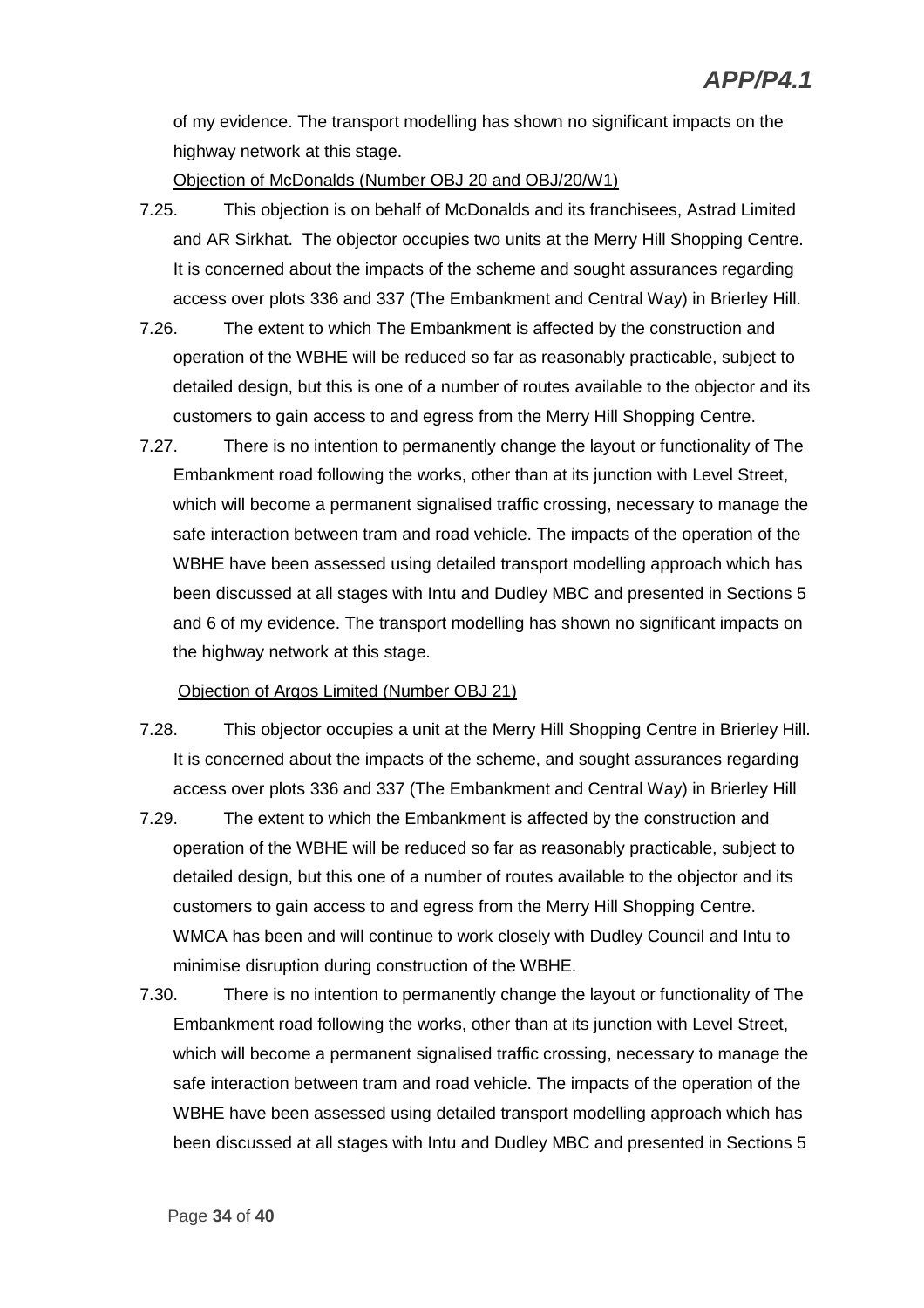and 6 of my evidence. The transport modelling has shown no significant impacts on the highway network at this stage.

#### Objection of TJX UK (trading as TK Maxx) (Number OBJ/22 and OBJ/W.1.1-1.4)

- 7.31. This objector occupies a unit at the Merry Hill Shopping Centre in Brierley Hill. It is concerned about the impacts of the scheme and sought assurances regarding access over plots 336 and 337 (The Embankment and Central Way) in Brierley Hill.
- 7.32. The extent to which The Embankment is affected by the construction and operation of the WBHE will be reduced so far as reasonably practicable, subject to detailed design, but this is one of a number of routes available to the objector and its customers to gain access to and egress from the Merry Hill Shopping Centre. WMCA has been and will continue to work closely with Dudley Council and Intu to minimise disruption during construction of the WBHE.
- 7.33. There is no intention to permanently change the layout or functionality of The Embankment road following the works, other than at its junction with Level Street, which will become a permanent signalised traffic crossing, necessary to manage the safe interaction between tram and road vehicle. The impacts of the operation of the WBHE have been assessed using detailed transport modelling approach which has been discussed at all stages with Intu and Dudley MBC and presented in Sections 5 and 6 of my evidence. The transport modelling has shown no significant impacts on the highway network at this stage.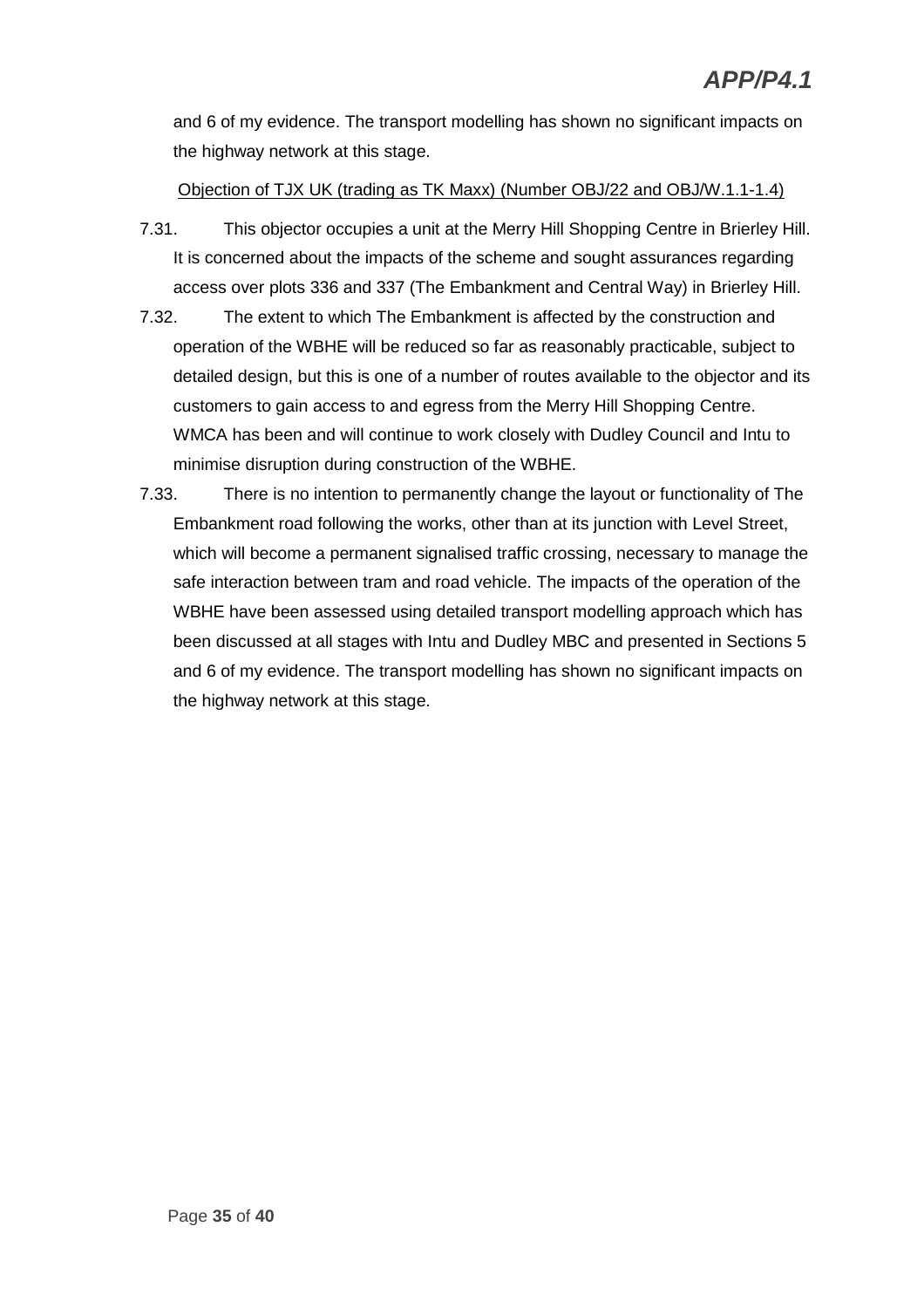#### **8. Summary and Conclusions**

#### *Scope, including Statement of Matters and Objections*

- 8.1. My evidence covers the transport modelling undertaken to understand the impacts of the operation of the WBHE on the local road network, including impact on highway network in the vicinity of Merry Hill Shopping Centre and on Churchill Shopping Centre in Dudley Town Centre.
- 8.2. I deal in my evidence with the following matters in the Statement of Matters issued by the Secretary of State for Transport **[GEN/3]**.
	- Matter 4(a) the impacts on access to and within the area, including the effects on local road networks, access to businesses and car parks, and access by emergency vehicles; and
	- Matter 4 (c) the impacts on members of the general public, including users of the Churchill Shopping Centre in Dudley and the Merry Hill Shopping Centre in Brierley Hill.
- 8.3. With regards to the above Matters my evidence covers the impact of the operation of WBHE.
- 8.4. This evidence addresses the objections OBJ 07 Jessops Limited (Number; OBJ/10 Intu; OBJ/11 Waterstones Booksellers Ltd.; OBJ/15 MFG; OBJ/20 McDonalds Restaurants Limited and Astrad Limited and AR Sirkhat; OBJ/21 Argos Ltd; and OBJ/22 TJX UK (trading as TK Maxx).

#### *Overview of Transport Modelling Approach*

- 8.5. Junction capacity assessment work undertaken by Mott MacDonald in 2016 **[WBHE/F20]** and updated by MMA in 2018 **[APP/P4.3](Appendix A)**, has formed the basis of assessing the impact of WBHE on the local road network,
- 8.6. The impacts of the operation of the WBHE in the vicinity of Merry Hill, have been assessed using detailed transport modelling approach presented in sections 5 and 6 of my evidence). This included assessing the local area wide impact using Merry Hill Local Model and more detailed impact on junctions and roads in three Key Areas including Level Street, Mill Street and Merry Hill, using micro-simulation modelling.

#### *Impact of WBHE on the local road network*

- 8.7. Section 4 of my evidence summarises the impact of WBHE on the local road network. Junction Capacity Assessment, using industry standard software has informed this assessment. This was for one-hour time periods for AM peak, PM Peak and Saturday peak by comparing the with and without WBHE scheme for forecast years 2021 and 2031.
- Page **36** of **40** 8.8. The junction capacity assessment predicts that all junctions assessed bar Castle Hill / Trindle Road / Station Approach are predicted to operate within capacity in 2021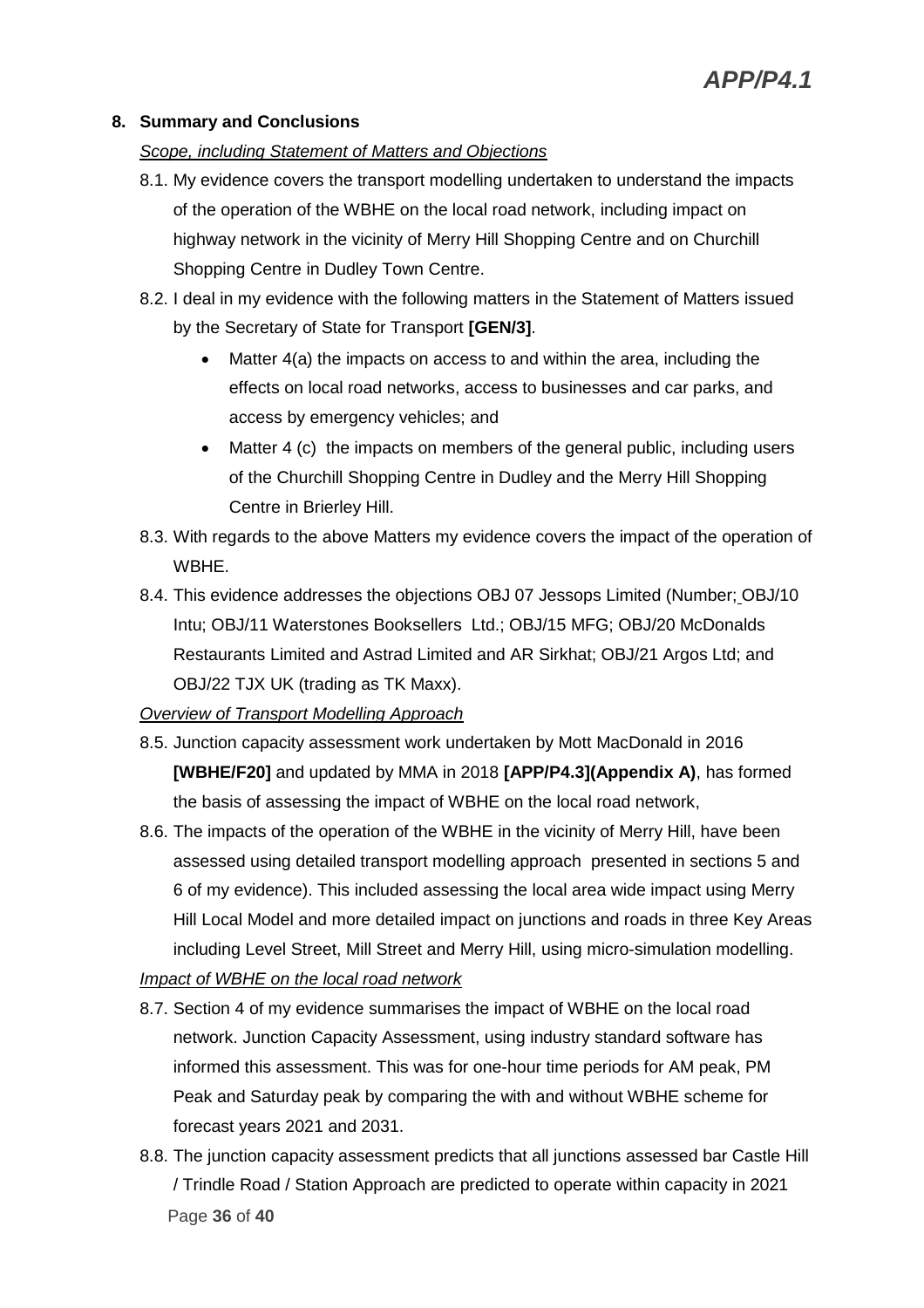and 2031. This junction only shows a slight exceedance of capacity in the 2031 AM peak period. it should be noted that the forecast traffic flows does not take account of modal shift as a result of Metro or the redistribution of traffic associated with Dudley Interchange and Portersfield. These changes when considered may result in a lower volume of traffic on Castle Hill and are likely to result in better junction performance than that indicated by the model outputs in all time periods including the 2031 AM Peak period with WBHE.

#### *Impact of WBHE on the highway network around Merry Hill*

- 8.9. Following discussions with DMBC and Intu, a local model of the Merry Hill area, known as the Merry Hill Local Model (MHL model) was developed from the West Midlands-wide strategic PRISM model. Impact on the local area was assessed for interpeak and PM peak for 2031 using the MHL model for with and without WBHE scheme scenarios.
- 8.10. The assessment of the local area wide impact of WBHE on the network around Intu Merry Hill, has shown that:
	- At the local area wide level, the WBHE scheme during interpeak produces less congestion per vehicle on the network than the Without WBHE scenario. Overall the PM network is congested as compared to the Interpeak network , and therefore changes are relatively small with similar levels of network performance in both the no WBHE and with WBHE scenarios;
	- The network conditions for the journeys to and from Merry Hill shopping centre will be improved in the interpeak period and will be slightly slower in the PM peak with WBHE scheme. Given for the majority of the day network traffic conditions are closer to those in the interpeak model, it is expected that there will be an overall improvement for journeys to and from Merry Hill; and
	- Introducing signalised junction at Level Street/The Embankment causes some reassignment of traffic, with some impacts on junction performance of four junctions including Level Street/ The Embankment, Mill Street/ The Boulevard, Dudley Road/Venture Way and Merry Hill/ The Boulevard. These junctions will still work satisfactorily but with some queuing in congested period for one or more turning movements, which is likely to be managed by optimising signal timings at these junctions to increase the overall throughput of the junctions.

*Operational impact at the identified "Key Areas" for the WBHE Scheme*

8.11. Based on the analysis of the local area wide impacts of WBHE and in discussions with Intu and DMBC, three "Key Areas", identified for detailed microsimulation modelling, included Level Street (between Dudley Road/Venture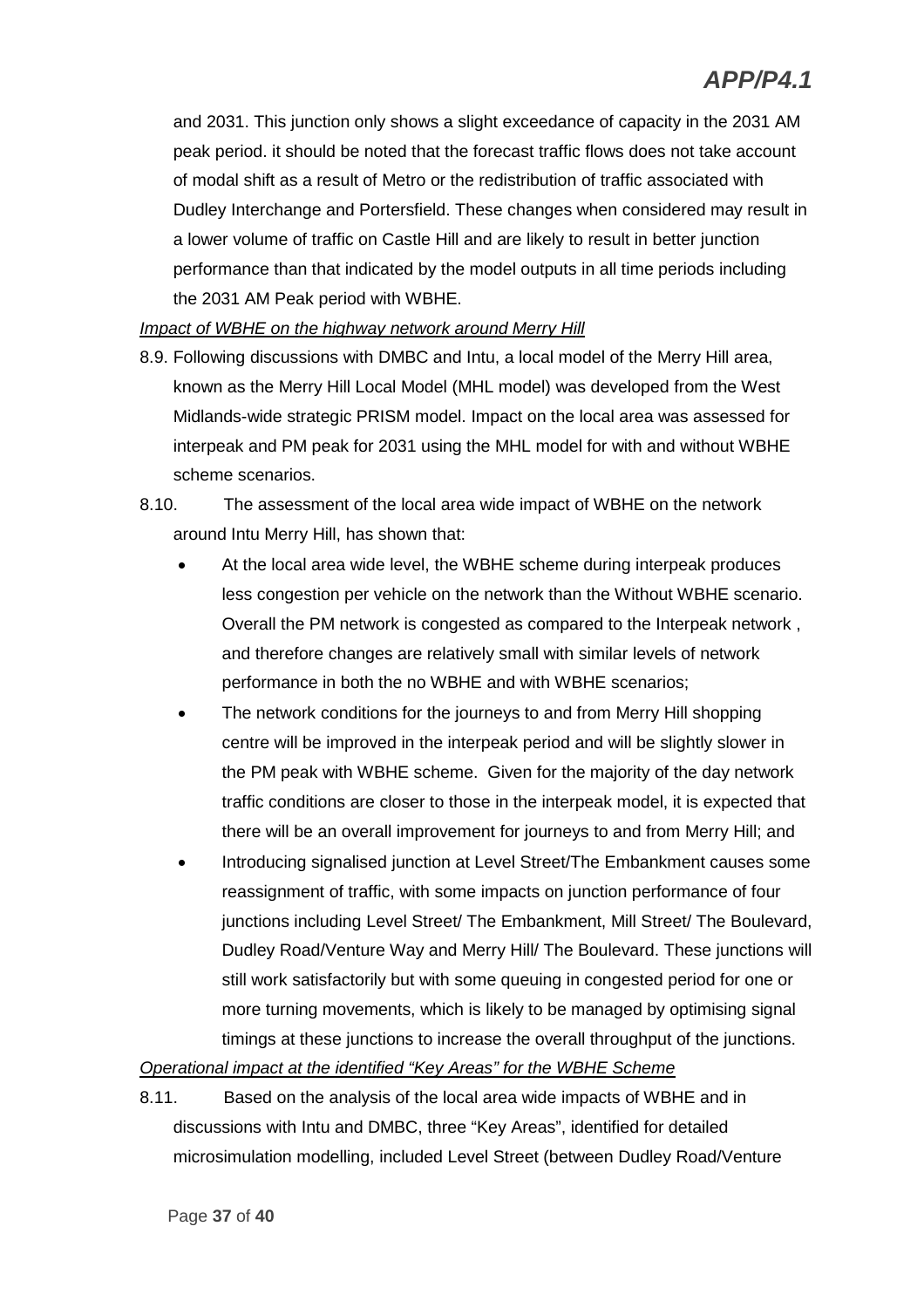Way and Pedmore Road); Mill Street (between Venture way and The Boulevard); and Merry Hill (between Coppice Lane and Mount Pleasant).

- 8.12. Vissim micro-simulation software was used to assess the impact for interpeak and PM peak for 2031 for without WBHE and WBHE scheme scenarios. The assessment shows:
	- For the *Level Street Key Area*, the overall highway performance along Level Street Key Area, including the side roads, shows an improvement with the introduction of WBHE, with reduced average delays in the interpeak and PM peak. The new Level Street / The Embankment signalised junction, introduces some additional delay, which is largely mitigated by traffic signal timing optimisation. Travelling eastbound in the PM peak there is predicted to be slight increase in the overall journey times, caused by delay at the new signals and changes in traffic patterns;
	- For the *Mill Street Key Area*, the MHL Model predicts a small increase in traffic volumes in both peaks. The assessment shows an improvement in the PM peak, with lower average delay per vehicle. In the interpeak, the average journey time of vehicles passing through the Key Area model increases by one second, showing minimal impact on this Key Area; and
	- For *Merry Hill (A4036) Key Area*, the MHL Model predicts an increase in traffic in the interpeak due to traffic reassigning to Mount Pleasant and results in increased southbound journey times along Merry Hill. In the PM peak the MHL model predicts a decrease in traffic with improved journey times in both directions and improved overall highway performance.

#### *Response to objectors*

#### Objection of Jessops Limited (Number OBJ 07)

8.13. The impacts of the operation of the WBHE have been assessed using detailed transport modelling with no significant impacts predicted.

#### Objection of Intu (Number OBJ 10)

8.14. Detailed traffic modelling has been undertaken in response to concerns raised by Intu during discussions with WMCA about the impacts of operation of the WBHE. As summarised in sections 5 and 6 of my evidence this has been undertaken at local area wide and more detailed junction operation level in the vicinity of Merry Hill. This approach to modelling involved discussions with Intu and DMBC and demonstrates that the road network in the vicinity of Merry Hill Shopping Centre will operate within capacity or not be significantly worse than the Without WBHE scenario in the forecast year of 2031.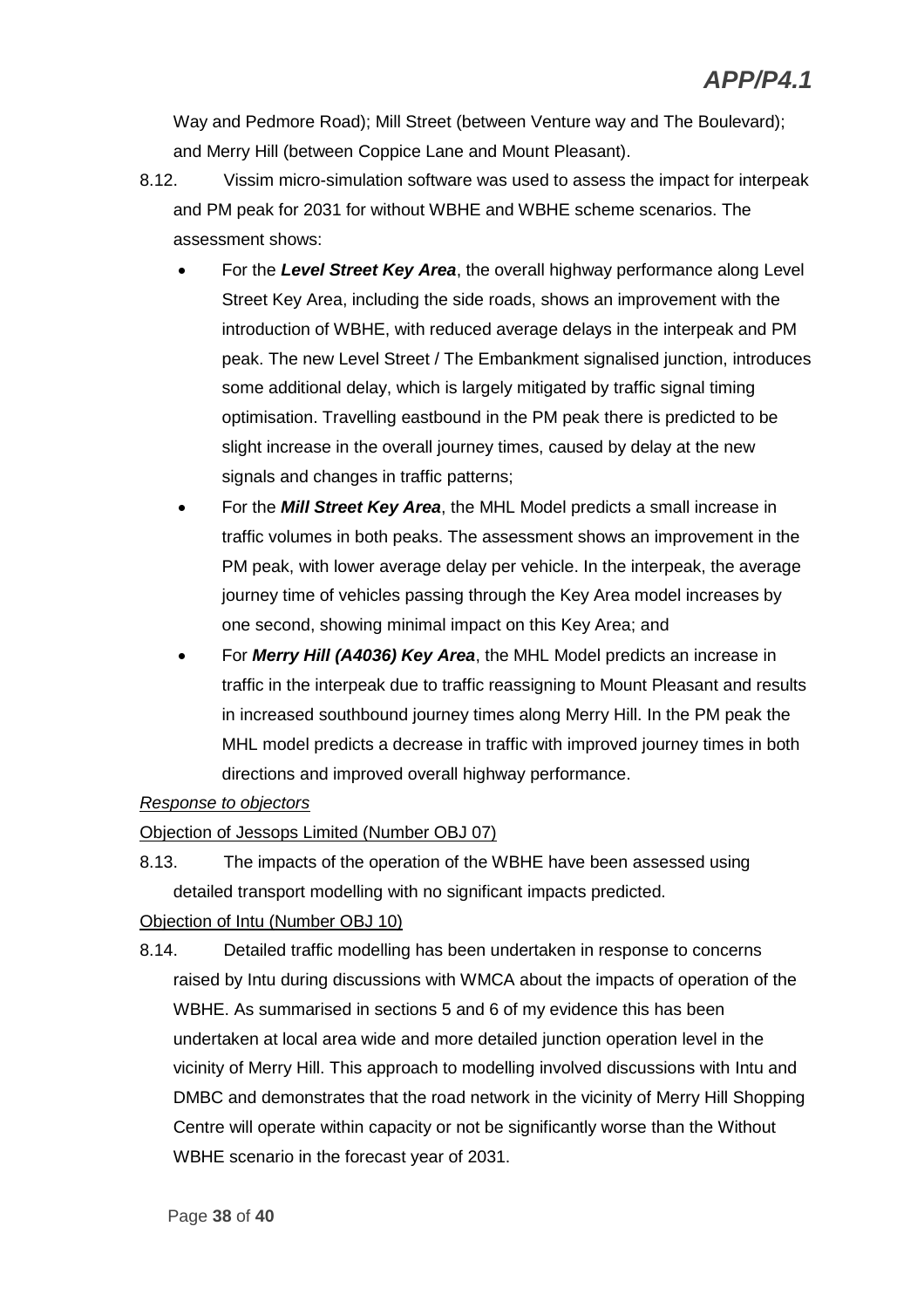8.15. There is no intention to change The Embankment road permanently, other than at its junction with Level Street. The current access arrangement to Intu Merry Hill for all vehicles, including car trips, deliveries and servicing will remain the same. The only exception is U-Turn movements as with WBHE Scheme, junction will be converted to signal-control. These movements are marginal as confirmed by the traffic surveys.

8.16. The pedestrian access will be safer with provision of controlled crossing facilities at the new traffic signals at Level Street/The Embankment junction.

Objection of Waterstones Booksellers Limited (Number OBJ 11)

8.17. The impacts of the operation of the WBHE have been assessed using detailed transport modelling with no significant impacts predicted.

Objection of MFG (Number OBJ 15)

8.18. The impacts of the operation of the WBHE have been assessed using detailed transport modelling with no significant impacts predicted.

Objection of McDonalds (Number OBJ 20 and OBJ/20/W1)

8.19. The impacts of the operation of the WBHE have been assessed using detailed transport modelling with no significant impacts predicted.

Objection of Argos Limited (Number OBJ 21)

- 8.20. The impacts of the operation of the WBHE have been assessed using detailed transport modelling with no significant impacts predicted.
- 9. Objection of TJX UK (trading as TK Maxx) (Number OBJ/22 and OBJ/W.1.1-1.4)
	- 9.1. The impacts of the operation of the WBHE have been assessed using detailed transport modelling with no significant impacts predicted.

*Conclusion*

- 9.2. The need for the land and rights proposed to be acquired has been fully justified.
- 9.3. Funding is available and the project is ready to proceed, and I urge the Inspector to recommend the powers applied for.